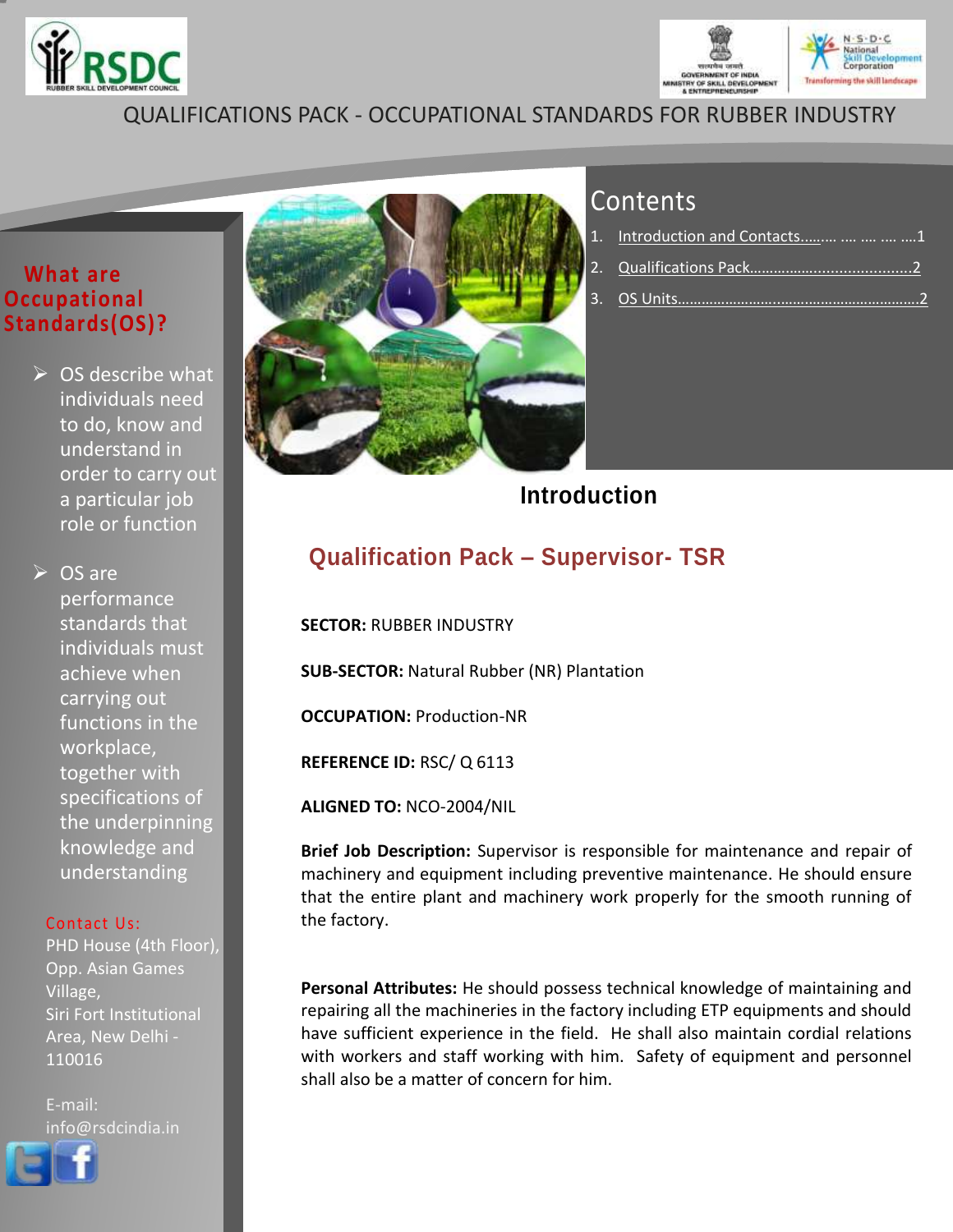

*Qualifications Pack for Supervisor-TSR*



<span id="page-1-0"></span>

|                                             | <b>Qualifications Pack Code</b> |                                       | <b>RSC/Q 6113</b>       |          |
|---------------------------------------------|---------------------------------|---------------------------------------|-------------------------|----------|
| ်<br>Detail<br>$\mathbf{\Omega}$<br>$\circ$ | <b>Job Role</b>                 | <b>Supervisor-TSR</b>                 |                         |          |
|                                             | <b>Credits(NSQF)</b>            | <b>TBD</b>                            | Version number          | 1.0      |
|                                             | <b>Sector</b>                   | <b>Rubber Industry</b>                | <b>Drafted on</b>       | 06/01/15 |
|                                             | Sub-sector                      | <b>Primary processing of NR - TSR</b> | Last reviewed on        | 06/01/15 |
|                                             | <b>Occupation</b>               | <b>Production-NR</b>                  | <b>Next review date</b> | 05/01/17 |
|                                             | <b>NSQC Clearance on</b>        | 20/07/2015                            |                         |          |

| <b>Job Role</b>                                                                          | <b>Supervisor-TSR</b>                                                                                                                                                                                                                                                                    |
|------------------------------------------------------------------------------------------|------------------------------------------------------------------------------------------------------------------------------------------------------------------------------------------------------------------------------------------------------------------------------------------|
| <b>Role Description</b>                                                                  | Supervisor is responsible for taking optimum production,<br>through proper maintenance and repair of processing and ETP<br>machinery, including preventive maintenance. He should<br>ensure that the entire plant and machinery works properly for<br>the smooth running of the factory. |
| <b>NSQF level</b>                                                                        | 5                                                                                                                                                                                                                                                                                        |
| <b>Minimum Educational Qualifications*</b><br><b>Maximum Educational Qualifications*</b> | Diploma in Electrical/Mechanical Engineering - Desirable<br>NA.                                                                                                                                                                                                                          |
| <b>Training</b><br>(Suggested but not mandatory)                                         | Training in TSR processing operations from a reputed<br>company/organization.                                                                                                                                                                                                            |
| <b>Minimum Job Entry Age</b>                                                             | 18 years                                                                                                                                                                                                                                                                                 |
| <b>Experience</b>                                                                        | Minimum 1 year experience in TSR production.                                                                                                                                                                                                                                             |
| <b>Applicable National Occupational</b><br><b>Standards (NOS)</b>                        | Compulsory:<br>1. RSC/N 6119 Overall maintenance ofTSR<br>machinery/equipment<br>2. RSC/N 5007 Health & Safety<br>3. RSC/N 5001 To carry out Housekeeping<br>4. RSC/N 5009 Human Resource Management and welfare<br><b>Optional:</b><br><b>NA</b>                                        |
| <b>Performance Criteria</b>                                                              | As described in the relevant OS units                                                                                                                                                                                                                                                    |

2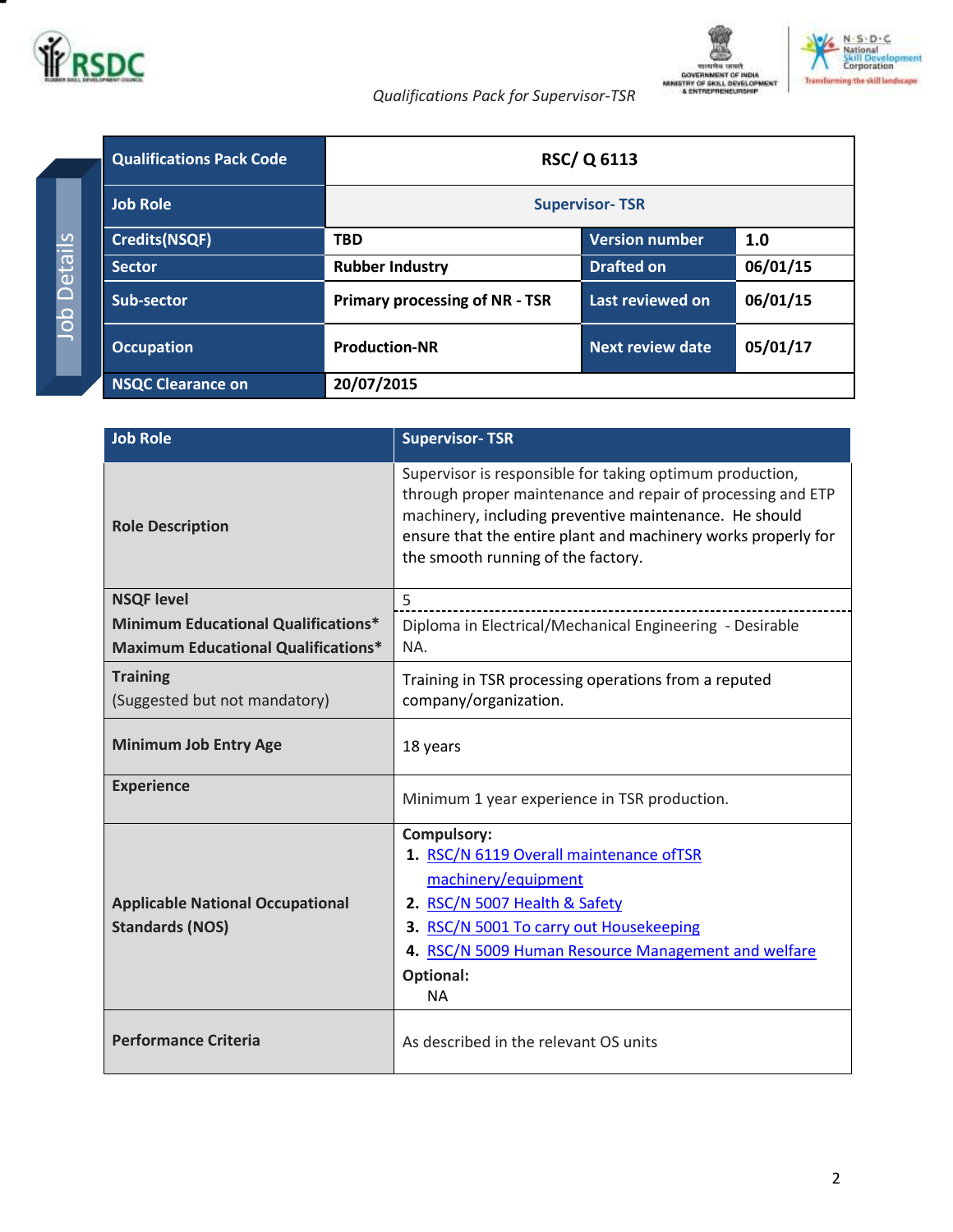





*Qualifications Pack for Supervisor-TSR*

т

| <b>Keywords / Terms</b>                 | <b>Description</b>                                                                                                                                                                                                                                                                                   |  |  |
|-----------------------------------------|------------------------------------------------------------------------------------------------------------------------------------------------------------------------------------------------------------------------------------------------------------------------------------------------------|--|--|
| Sector                                  | Sector is a conglomeration of different business operations having similar<br>businesses and interests. It may also be defined as a distinct subset of the<br>economy whose components share similar characteristics and interests.                                                                  |  |  |
| Sub-sector                              | Sub-sector is derived from a further breakdown based on the characteristics<br>and interests of its components.                                                                                                                                                                                      |  |  |
| Occupation                              | Occupation is a set of job roles, which perform similar/related set of<br>functions in an industry.                                                                                                                                                                                                  |  |  |
| Function                                | Function is an activity necessary for achieving the key purpose of the sector,<br>occupation, or area of work, which can be carried out by a person or a group<br>of persons. Functions are identified through functional analysis and form the<br>basis of OS.                                      |  |  |
| Job Role                                | Job role defines a unique set of functions that together form a unique<br>employment opportunity in an organization.                                                                                                                                                                                 |  |  |
| <b>OS</b>                               | OS specify the standards of performance an individual must achieve when<br>carrying out a function in the workplace, together with the knowledge and<br>understanding they need to meet that standard consistently. Occupational<br>Standards are applicable both in the Indian and global contexts. |  |  |
| Performance Criteria                    | Performance Criteria are statements that together specify the standard of<br>performance required when carrying out a task.                                                                                                                                                                          |  |  |
| <b>NOS</b>                              | NOS are Occupational Standards which apply uniquely in the Indian context.                                                                                                                                                                                                                           |  |  |
| <b>Qualifications Pack</b><br>Code      | Qualifications Pack Code is a unique reference code that identifies a<br>qualifications pack.                                                                                                                                                                                                        |  |  |
| <b>Qualifications Pack</b>              | Qualifications Pack comprises the set of OS, together with the educational,<br>training and other criteria required to perform a job role. A Qualifications<br>Pack is assigned a unique qualification pack code.                                                                                    |  |  |
| Unit Code                               | Unit Code is a unique identifier for an Occupational Standard, which is<br>denoted by an 'N'.                                                                                                                                                                                                        |  |  |
| Unit Title                              | Unit Title gives a clear overall statement about what the incumbent should be<br>able to do.                                                                                                                                                                                                         |  |  |
| Description                             | Description gives a short summary of the unit content. This would be helpful<br>to anyone searching on a database to verify that this is the appropriate OS<br>they are looking for.                                                                                                                 |  |  |
| Knowledge and<br>Understanding          | Knowledge and Understanding are statements which together specify the<br>technical, generic, professional and organizational specific knowledge that an<br>individual needs in order to perform to the required standard.                                                                            |  |  |
| <b>Organizational Context</b>           | Organizational Context includes the way the organization is structured and<br>how it operates, including the extent of operative knowledge managers have<br>of their relevant areas of responsibility.                                                                                               |  |  |
| <b>Technical Knowledge</b>              | Technical Knowledge is the specific knowledge needed to accomplish specific<br>designated responsibilities.                                                                                                                                                                                          |  |  |
| Core Skills or Generic<br><b>Skills</b> | Core Skills or Generic Skills are a group of skills that are key to learning and<br>working in today's world. These skills are typically needed in any work<br>environment. In the context of the OS, these include communication related<br>skills that are applicable to most job roles.           |  |  |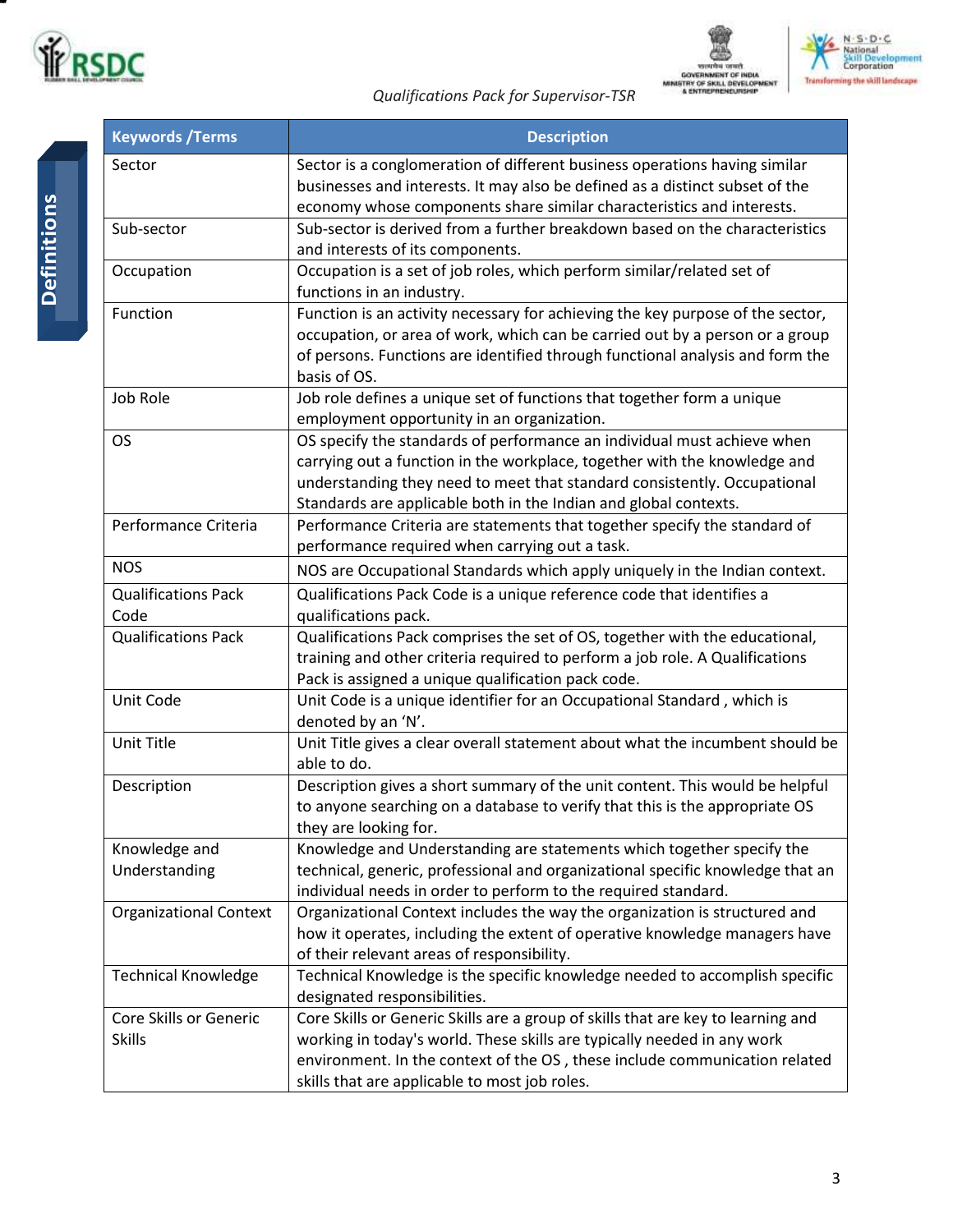





---------------------------------------------------------------------------------------------------------------------------------------

# **National Occupational Standard**

<span id="page-3-0"></span>

---------------------------------------------------------------------------------------------------------------------------------------

### **Overview**

**This unit is about the proper maintenance of all machineries and equipments in the TSR factory.**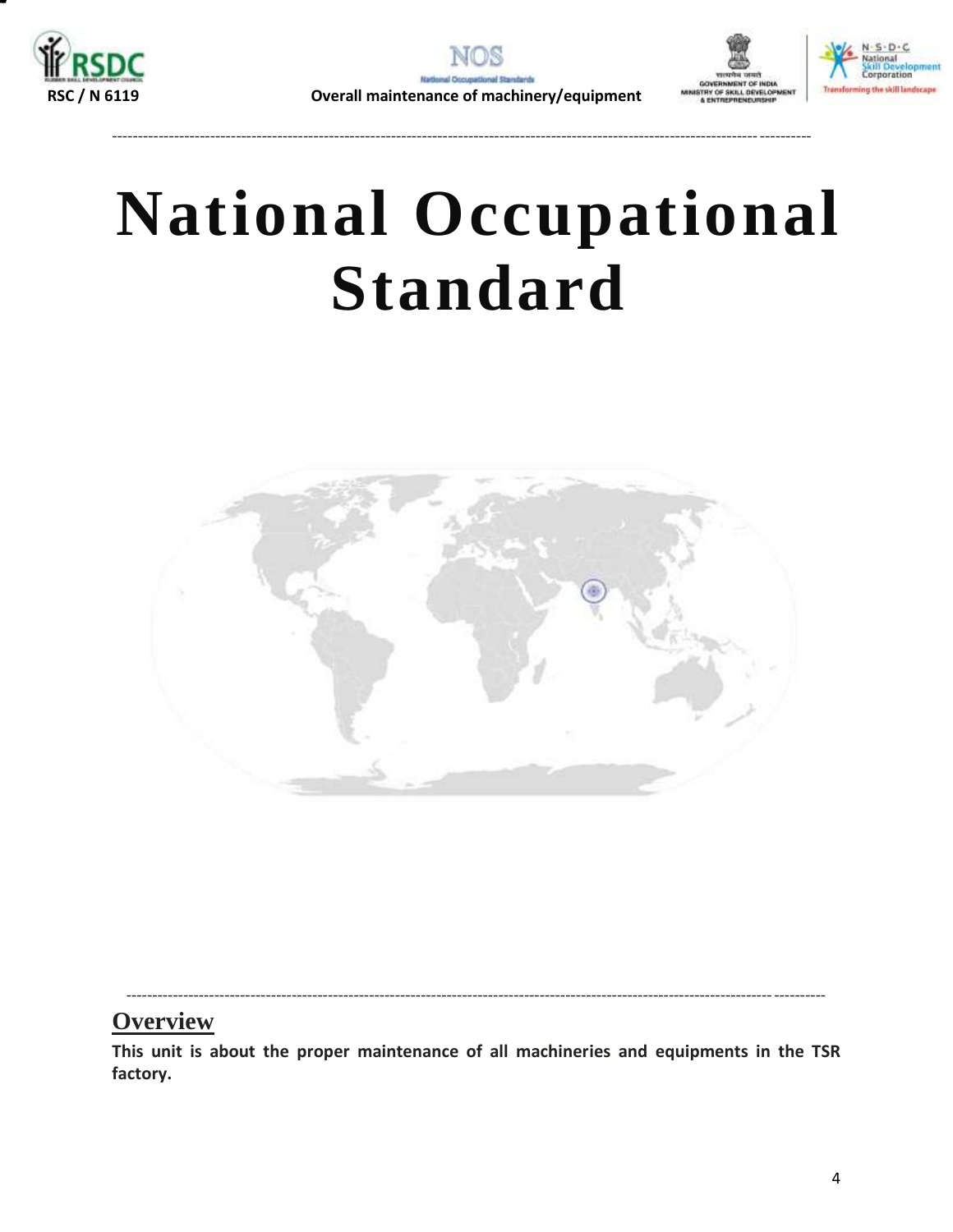









 **RSC / N 6119 Overall maintenance of machinery/equipment**

**Unit Code RSC / N 6119**

| <b>Unit Code</b>                                              | <b>RSC / N 6119</b>                                                                                                                                                                                                                                                                                                                                                                                                                                                                                                                                                                                                                                                              |  |
|---------------------------------------------------------------|----------------------------------------------------------------------------------------------------------------------------------------------------------------------------------------------------------------------------------------------------------------------------------------------------------------------------------------------------------------------------------------------------------------------------------------------------------------------------------------------------------------------------------------------------------------------------------------------------------------------------------------------------------------------------------|--|
| <b>Unit Title</b>                                             | <b>Overall maintenance of machinery/equipment</b>                                                                                                                                                                                                                                                                                                                                                                                                                                                                                                                                                                                                                                |  |
| (Task)                                                        |                                                                                                                                                                                                                                                                                                                                                                                                                                                                                                                                                                                                                                                                                  |  |
| <b>Description</b>                                            | This unit is about the maintenance and repair of processing machinery<br>and equipment to ensure smooth running of the factory and maximum<br>production at the minimum cost.                                                                                                                                                                                                                                                                                                                                                                                                                                                                                                    |  |
| <b>Scope</b>                                                  | This unit covers the following tasks:<br>Installation and maintenance of all machinery in a TSR factory.<br>$\bullet$<br>Ensure that the targeted production is achieved without having<br>٠<br>any major breakdown in the plant.<br>Arrange for periodic preventive maintenance of the plant and<br>$\bullet$<br>machinery.                                                                                                                                                                                                                                                                                                                                                     |  |
| Performance Criteria (PC) w.r.t. the Scope                    |                                                                                                                                                                                                                                                                                                                                                                                                                                                                                                                                                                                                                                                                                  |  |
| <b>Element</b>                                                | <b>Performance Criteria</b>                                                                                                                                                                                                                                                                                                                                                                                                                                                                                                                                                                                                                                                      |  |
| <b>Installation and</b><br><b>Maintenance of</b><br>machinery | To be competent, the user/individual on the job must be able to:<br>PC1. Get the installation of different types of machinery done<br>PC2. Identify technical problems in the running of machinery<br>PC3. Undertake repair and servicing to solve the problems utilizing the<br>services of workers/staff in the factory<br>PC4. Arrange for outsourcing specialized services depending on the<br>type of problems<br>PC5. Ensure safety of equipment and personnel in the factory<br>PC6. Advise management on replacement of old and worn out<br>machines<br>PC7. Conduct periodic energy auditing of the plant and take<br>appropriate action to minimize energy consumption |  |
| <b>Production Supervision</b>                                 | PC8.Select appropriate machinery for various processing operation in<br>the factory<br>PC9. Ensure the smooth running of the factory for maximum<br>production at minimum cost<br>P10. Ensure that the quality of production do not affected due to any<br>problem in the processing operation<br>PC11. Ensure cleanliness in the factory by arranging essential<br>housekeeping work.                                                                                                                                                                                                                                                                                           |  |
| <b>Preventive Maintenance</b>                                 | PC10. Arrange for regular periodic preventive maintenance of plant<br>and machinery                                                                                                                                                                                                                                                                                                                                                                                                                                                                                                                                                                                              |  |
| <b>Knowledge and Understanding (K)</b>                        |                                                                                                                                                                                                                                                                                                                                                                                                                                                                                                                                                                                                                                                                                  |  |
| A. Organizational<br><b>Context</b><br>(Knowledge of the      | The user/individual on the job needs to know and understand:<br>KA1. Production capacity of the factory and suitability of the plant and                                                                                                                                                                                                                                                                                                                                                                                                                                                                                                                                         |  |

National Occupational Standard National Occupational Standard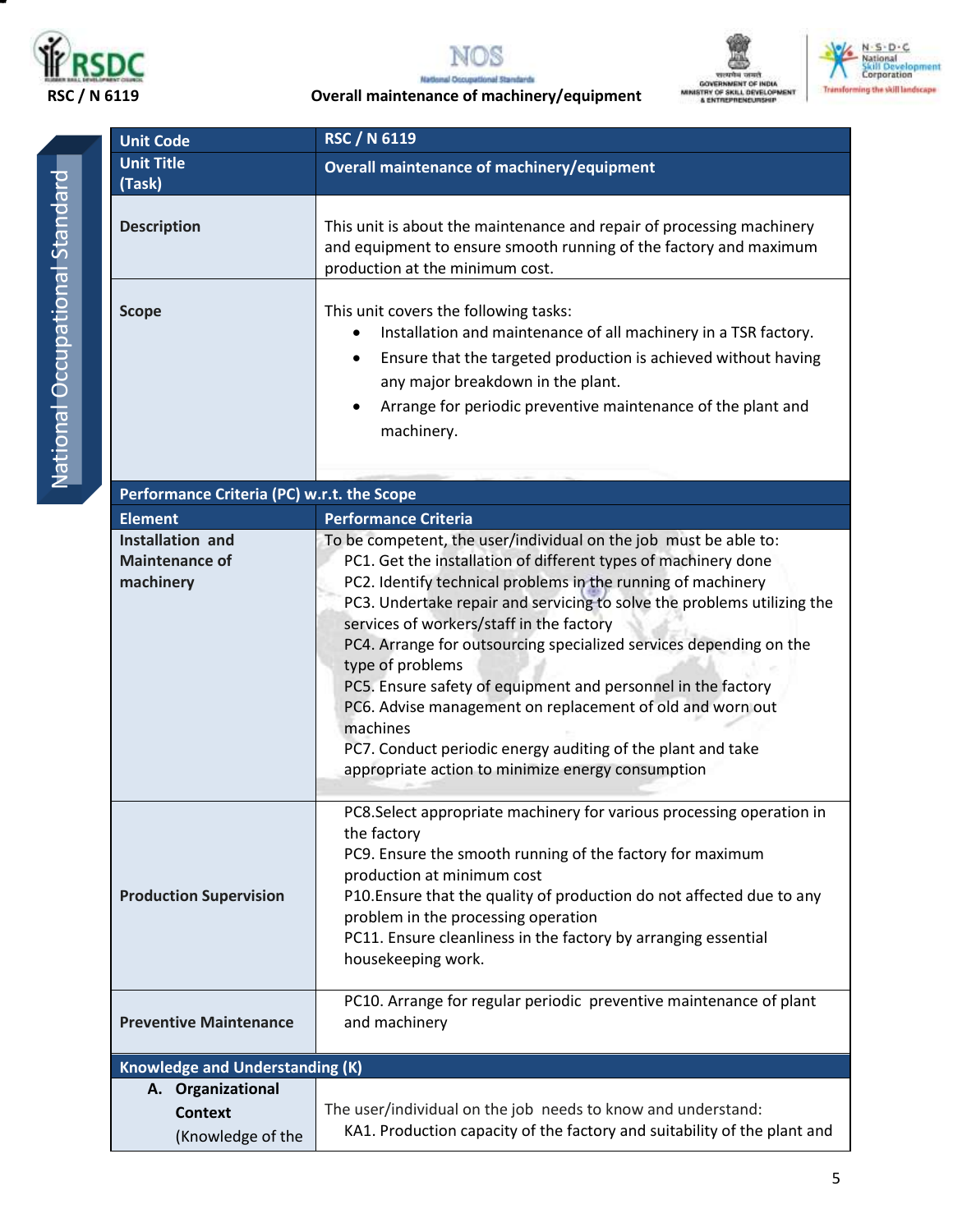

▀







### **RSC / N 6119 Overall maintenance of machinery/equipment**

| company/<br>organization and<br>its processes) | machinery to achieve the same.<br>KA2. Schedule of operation of each set of machine in the production<br>process<br>KA3. Manpower requirement for the operation of the machines and<br>the availability of personnel under his command<br>KA4. Company's policies on capacity utilization and quality of product<br>KA5. Shift schedules in the factory and appropriate deployment of<br>personnel in different shifts<br>KA6. Reporting system in the factory<br>KA7. Importance and procedure of recording observations on the<br>functioning of machinery                                                                                                                                                                                                                                                                                                                                                                                                                                                                                                                                                                                                                                                                                                                                                                  |
|------------------------------------------------|-------------------------------------------------------------------------------------------------------------------------------------------------------------------------------------------------------------------------------------------------------------------------------------------------------------------------------------------------------------------------------------------------------------------------------------------------------------------------------------------------------------------------------------------------------------------------------------------------------------------------------------------------------------------------------------------------------------------------------------------------------------------------------------------------------------------------------------------------------------------------------------------------------------------------------------------------------------------------------------------------------------------------------------------------------------------------------------------------------------------------------------------------------------------------------------------------------------------------------------------------------------------------------------------------------------------------------|
| <b>B.</b> Technical<br>Knowledge               | The user/individual on the job needs to know and understand:<br>KB1. The processing techniques to produce maximum output with<br>minimum wastage.<br>KB2. The layout of the factory and modification of the same for<br>improved production process<br>KB3. The principles of functioning of every item of machinery and the<br>electrical set up.<br>KB4. Repair and maintenance of all items machinery and electrical<br>installations<br>KB5. The power rating of the machines and methods to minimize<br>power consumption in the factory<br>KB6. Energy auditing of the entire plant and machinery<br>KB7. Communications with outside agencies for the repair and<br>maintenance of machines<br>KB8. Identification of technical problems in the machinery and<br>techniques of overcoming the same.<br>KB9. The installed capacity of each item of machinery and methods to<br>enhance the same.<br>KB10. The efficiency of each machine in carrying out the different<br>processing operations<br>KB11. The adjustments in the operation of the machines depending on<br>the type and quality of the raw materials<br>KB12. Methods of cleaning the machines after operation<br>KB13. Selection of machinery for various processing operation in the<br>factory<br>KB14. Installation of different types of machinery |
| Skills (S)                                     |                                                                                                                                                                                                                                                                                                                                                                                                                                                                                                                                                                                                                                                                                                                                                                                                                                                                                                                                                                                                                                                                                                                                                                                                                                                                                                                               |
| Core Skills/<br>Α.<br><b>Generic Skills</b>    | <b>Writing Skills</b><br>The user/individual on the job needs to know and understand how to:<br>SA1. Should be able to raise the shift logs, maintenance log books, and<br>calculation of recovery details.<br>SA2. Preparation of production reports                                                                                                                                                                                                                                                                                                                                                                                                                                                                                                                                                                                                                                                                                                                                                                                                                                                                                                                                                                                                                                                                         |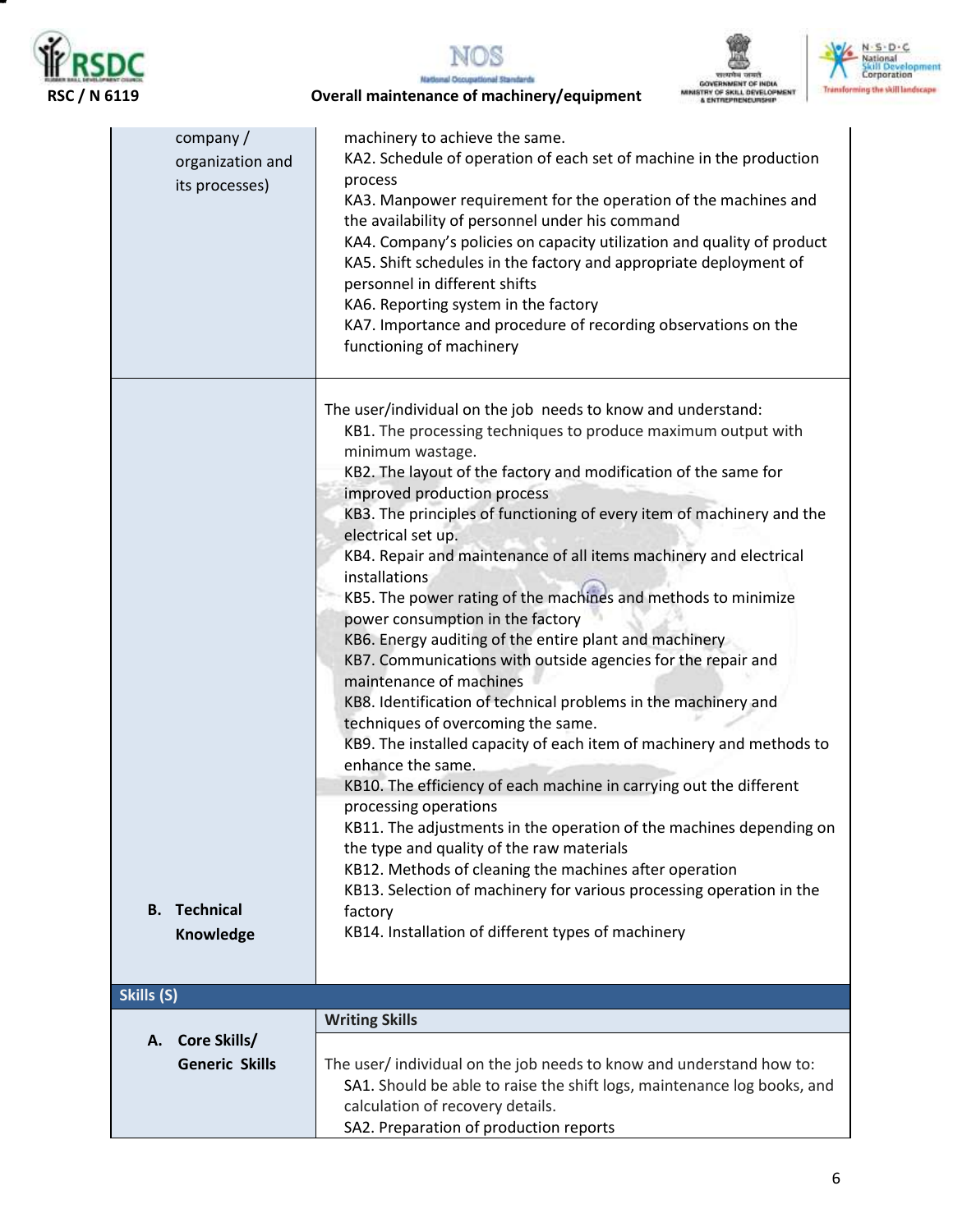

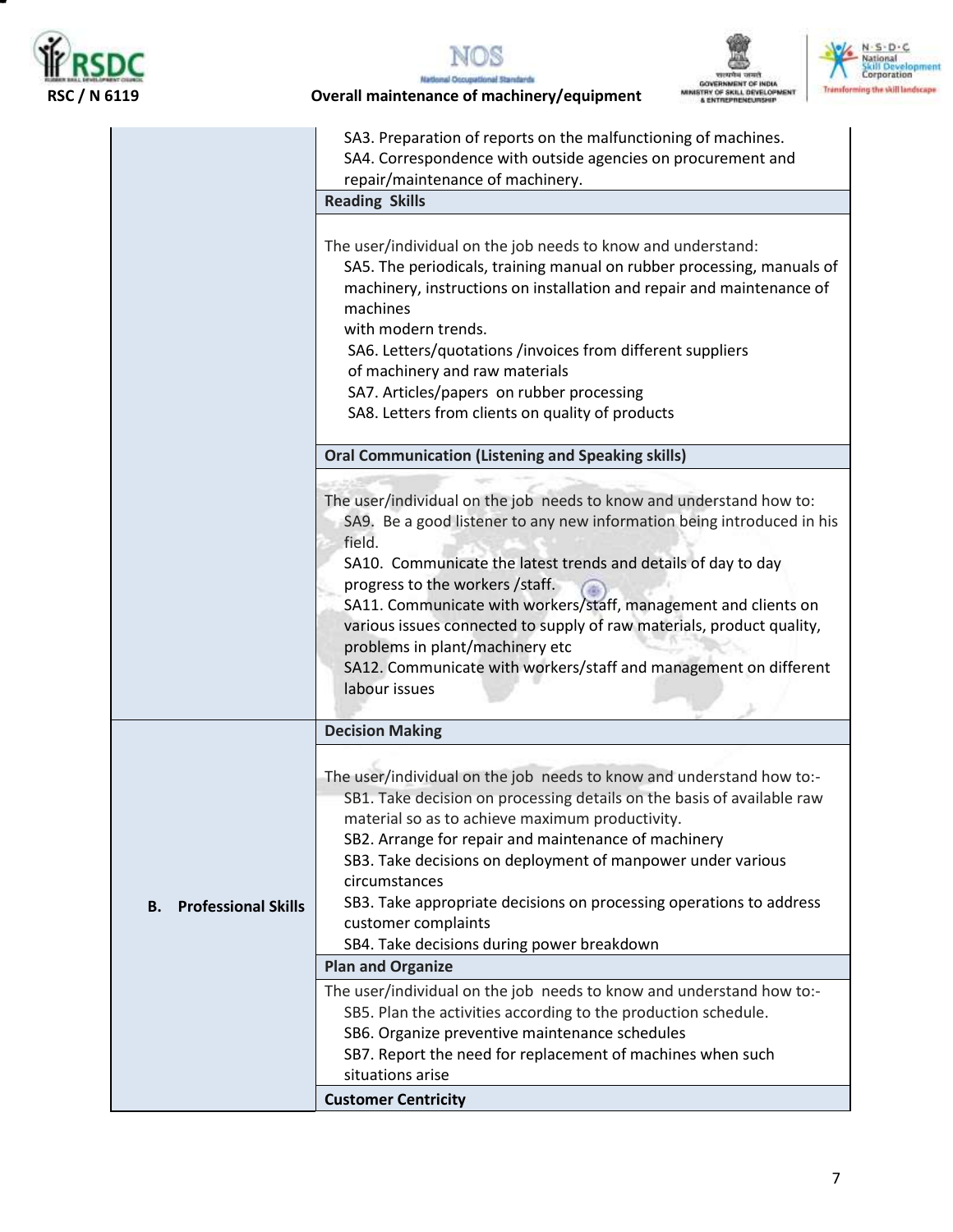







**Overall maintenance of machinery/equipment** 

The user/individual on the job needs to know and understand how to:- SB8. Address customer complaints on product delivery and quality issues

#### **Problem Solving**

The user/individual on the job needs to know and understand how to: SB9. Solve technical problems in machinery/equipment

SB10.Solve labour disputes regarding shift schedules/overtime work etc

SB11.Solve quality problems in products by making appropriate adjustments in processing and raw material usage

#### **Analytical Thinking**

The user/individual on the job needs to know and understand how to:

SB12. Detect the defect –recovery ratio on each batch of raw material. SB13. Identify the causes for defective products and methods for solving the same

SB14. Identify causes for malfunctioning of machinery

#### **Critical Thinking**

The user/individual on the job needs to know and understand how to:

- SB15. Analyse trends in market and how it is going to
- influence the functioning of the factory
- SB16. Conduct a review of the working of the factory and
- identify methods of improving the same.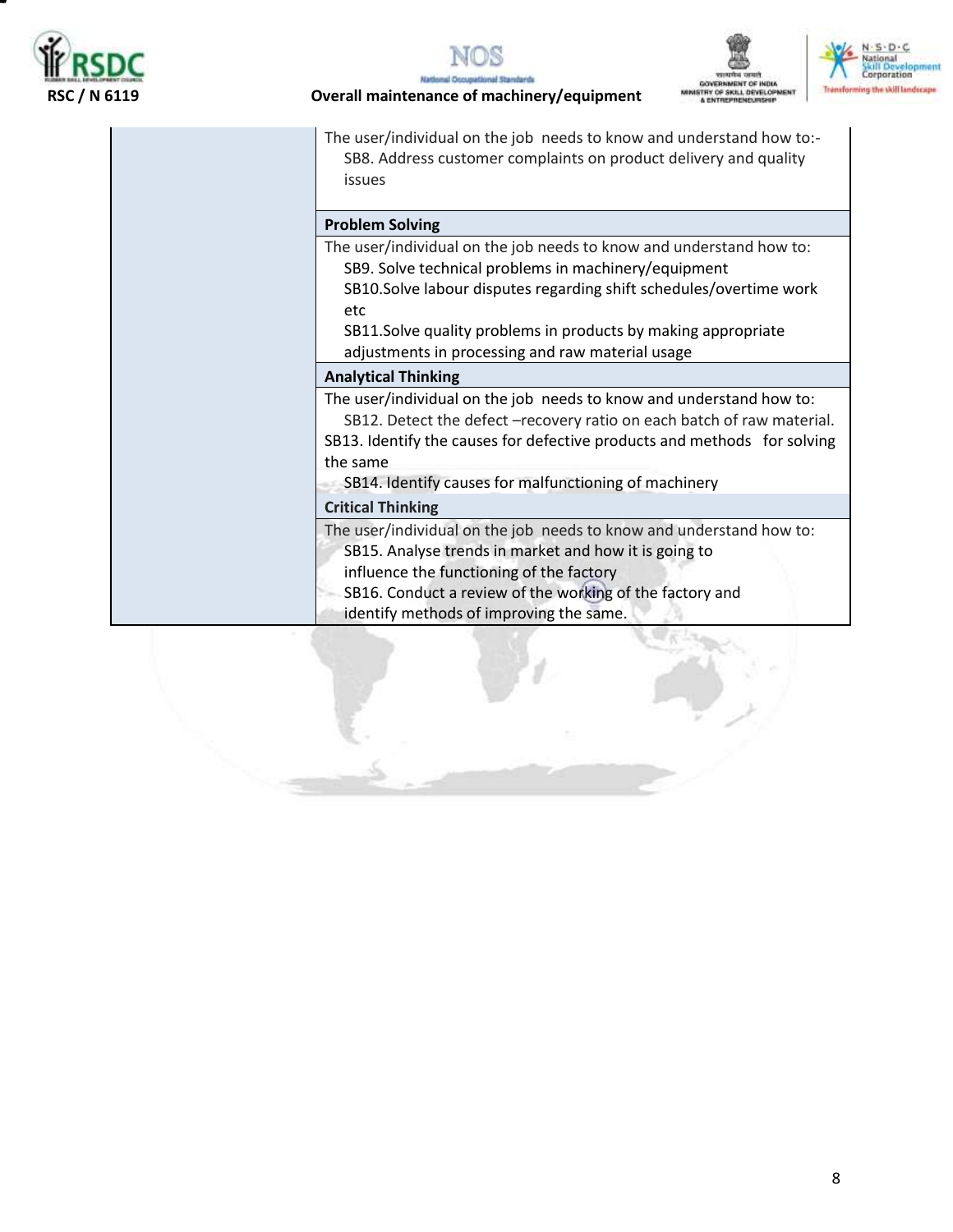







# **NOS Version Control**

| <b>NOS Code</b>            | RSC / N 6119                                    |                         |            |
|----------------------------|-------------------------------------------------|-------------------------|------------|
| <b>Credits(NSQF)</b>       | <b>TBD</b>                                      | <b>Version number</b>   | 1.0        |
| <b>Industry</b>            | <b>Rubber Industry</b>                          | <b>Drafted on</b>       | 22/06/2015 |
| <b>Industry Sub-sector</b> | <b>Natural Rubber (NR)</b><br><b>Plantation</b> | Last reviewed on        | 22/06/2015 |
| <b>Occupation</b>          | <b>Production-NR</b>                            | <b>Next review date</b> | 22/06/2016 |

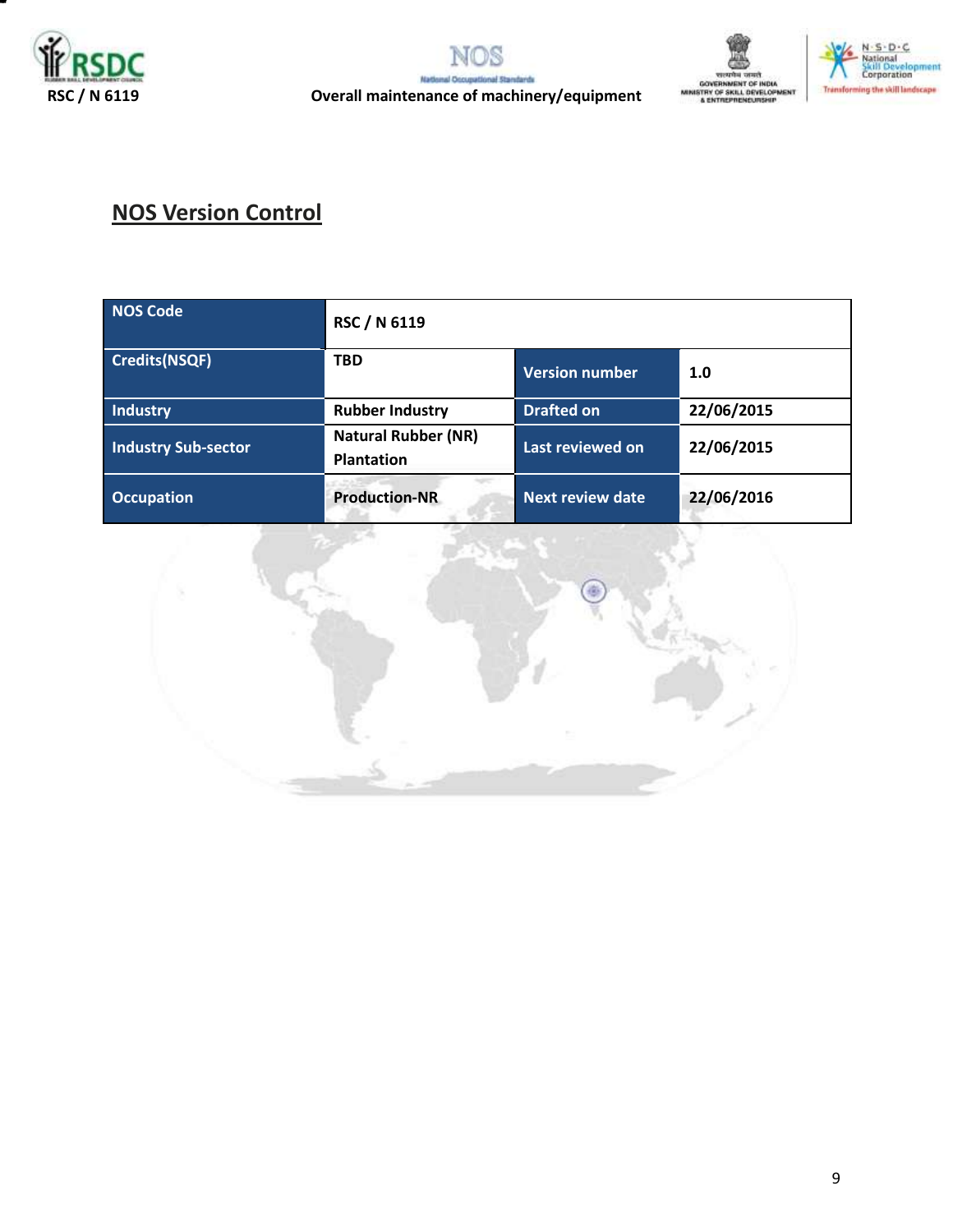







# **National Occupational Standard**

<span id="page-9-0"></span>

### **Overview**

This unit is about Health and Safety.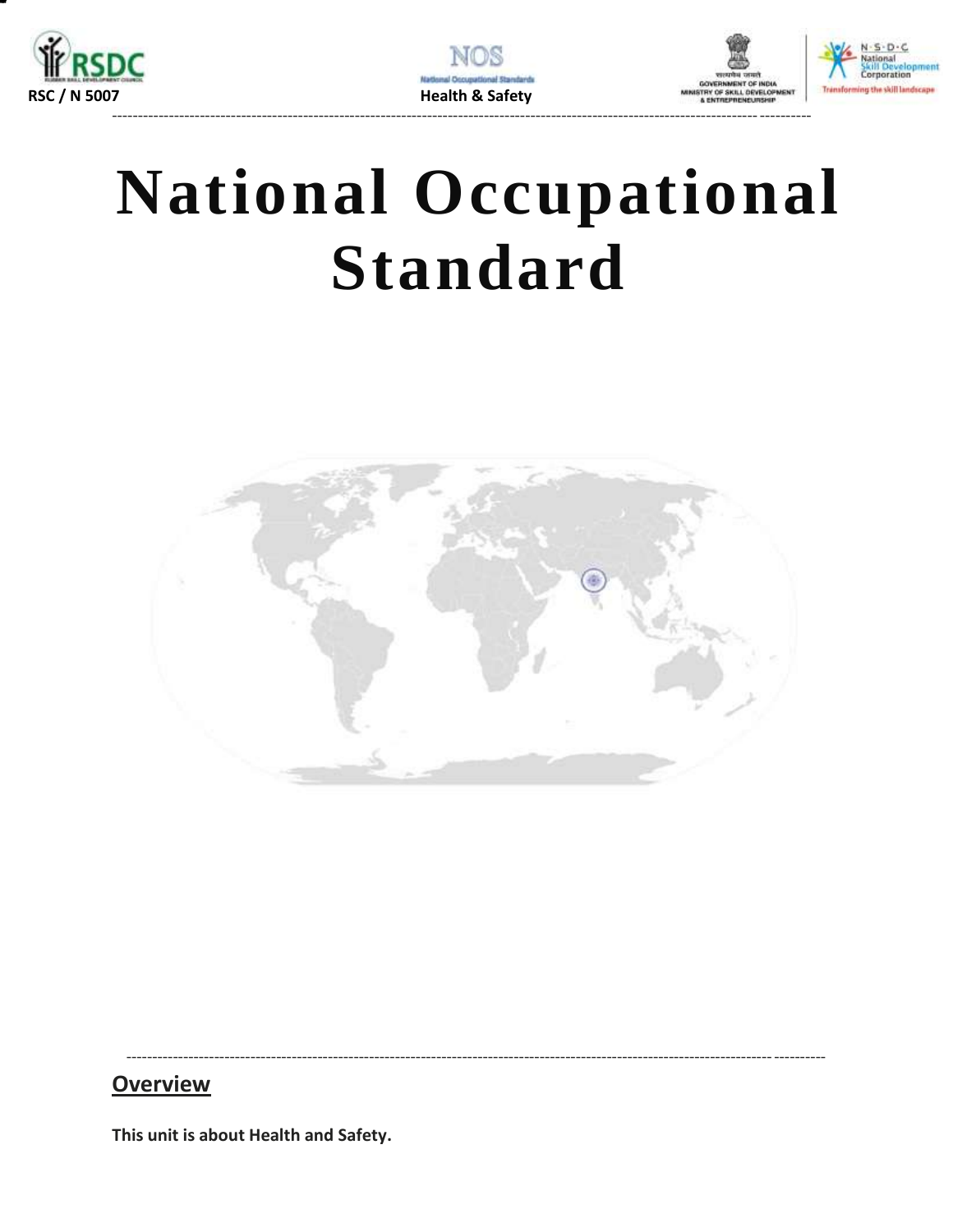







| <b>Unit Code</b>                                     | <b>RSC/N 5007</b>                                                                                                                                                                                                                                                                                                                                                                                                                                                                                                                                                                                                                                                                                                                                                                                                                                                                                                                                                                                                                                                                                                                                                                                                                                                                                                                           |  |  |
|------------------------------------------------------|---------------------------------------------------------------------------------------------------------------------------------------------------------------------------------------------------------------------------------------------------------------------------------------------------------------------------------------------------------------------------------------------------------------------------------------------------------------------------------------------------------------------------------------------------------------------------------------------------------------------------------------------------------------------------------------------------------------------------------------------------------------------------------------------------------------------------------------------------------------------------------------------------------------------------------------------------------------------------------------------------------------------------------------------------------------------------------------------------------------------------------------------------------------------------------------------------------------------------------------------------------------------------------------------------------------------------------------------|--|--|
| <b>Unit Title</b><br>(Task)                          | <b>Health &amp; Safety</b>                                                                                                                                                                                                                                                                                                                                                                                                                                                                                                                                                                                                                                                                                                                                                                                                                                                                                                                                                                                                                                                                                                                                                                                                                                                                                                                  |  |  |
| <b>Description</b>                                   | This unit is about maintaining health and safety of self and others at workplace.                                                                                                                                                                                                                                                                                                                                                                                                                                                                                                                                                                                                                                                                                                                                                                                                                                                                                                                                                                                                                                                                                                                                                                                                                                                           |  |  |
| <b>Scope</b>                                         | This unit/task covers the following:<br>Maintain a clean and efficient workplace<br>Render appropriate emergency procedures<br>Maintain standard safety procedures at the workplace<br>Participate in safety awareness campaigns<br>Understand potential sources of accidents<br>Use safety gears to avoid accidents                                                                                                                                                                                                                                                                                                                                                                                                                                                                                                                                                                                                                                                                                                                                                                                                                                                                                                                                                                                                                        |  |  |
| <b>Performance Criteria (PC)</b>                     |                                                                                                                                                                                                                                                                                                                                                                                                                                                                                                                                                                                                                                                                                                                                                                                                                                                                                                                                                                                                                                                                                                                                                                                                                                                                                                                                             |  |  |
| <b>Maintain a clean and</b><br>efficient workplace   | To be competent, the individual on the job must be able to:<br>PC1. Undertake basic safety checks before operation of all machinery and equipment<br>and report hazards to the appropriate supervisor<br>PC2. Work for which protective clothing or equipment is required is identified and<br>the appropriate protective clothing or equipment is used in performing these duties<br>in accordance with workplace policy.<br>PC3. Read and understand the hazards of use and contamination mentioned on the<br>labels of chemicals, utilities etc<br>PC4. Prior to performing manual handling jobs, risk is assessed and work is carried<br>out according to currently recommended safe practices.<br>PC5. Use equipment and materials safely and correctly and return the same to<br>designated storage when not in use<br>PC6.Dispose off waste safely and correctly in a designated area<br>PC7. Risks to bystanders are recognized and action taken to reduce risk associated<br>with jobs in the workplace<br>PC8. Perform work in a manner which minimizes environmental damage<br>PC9. All procedures and work instructions for controlling risk are followed closely.<br>PC10. Report any accidents, incidents or problems without delay to an appropriate<br>person and take immediate necessary action to reduce further danger. |  |  |
| <b>Render appropriate</b><br>emergency<br>procedures | PC11.Follow procedures for dealing with accidents, fires and emergencies, including<br>communicating location and directions to emergency.<br>PC12.Follow emergency procedures as per company standards and workplace<br>requirements.<br>PC13.Use Emergency equipment in accordance with manufacturers' specifications<br>and workplace requirements.                                                                                                                                                                                                                                                                                                                                                                                                                                                                                                                                                                                                                                                                                                                                                                                                                                                                                                                                                                                      |  |  |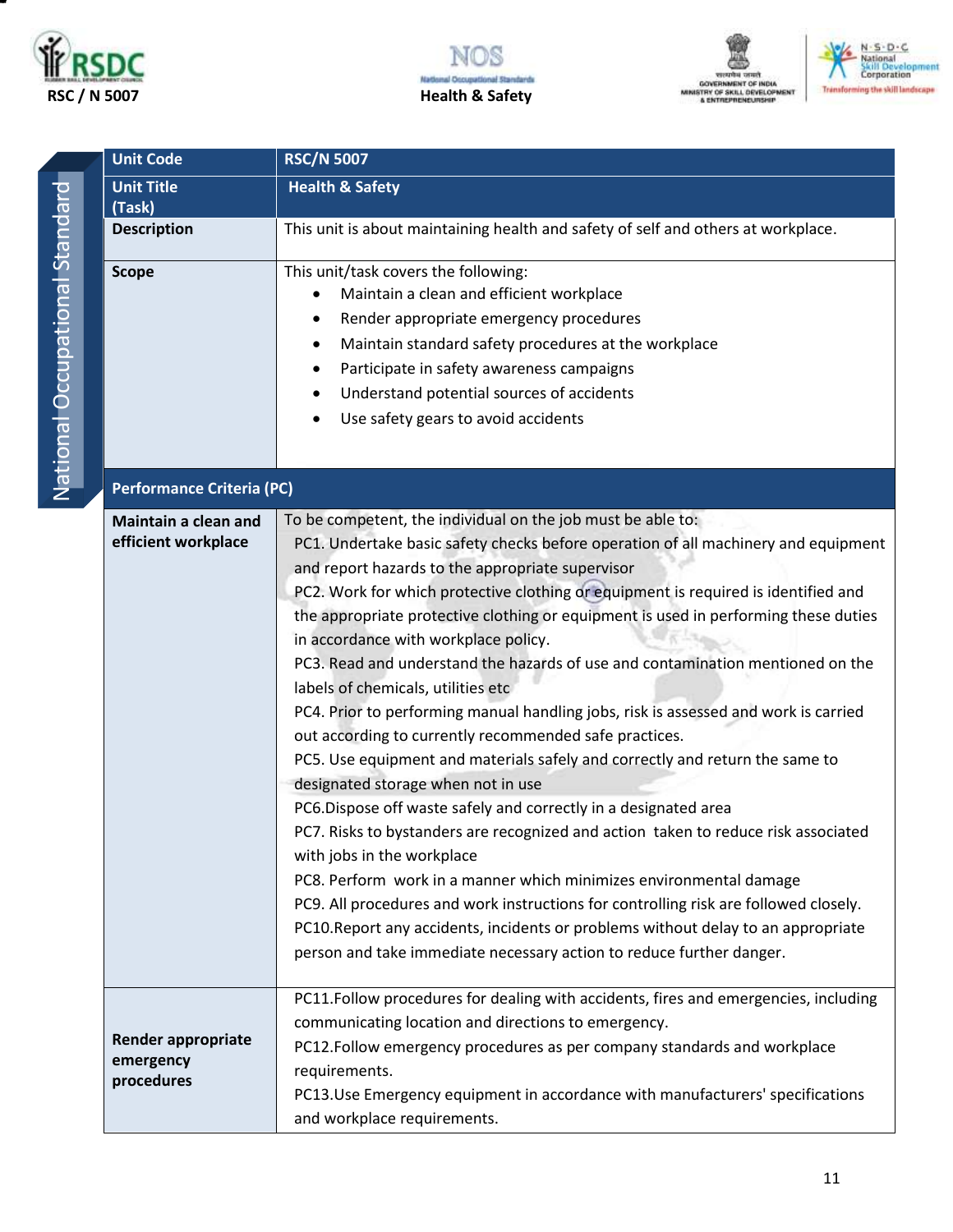







|                                                                   | PC14. Provide treatment appropriate to the patient's injuries in accordance with<br>recognized first aid techniques.<br>PC15. Recover (if practical), clean, inspect/test, refurbish, replace and store the first<br>aid equipment as appropriate<br>PC16. Dispose off medical waste in accordance with workplace requirements<br>PC17. Report details of first aid administered in accordance with work place<br>procedures.                                                                                                |
|-------------------------------------------------------------------|------------------------------------------------------------------------------------------------------------------------------------------------------------------------------------------------------------------------------------------------------------------------------------------------------------------------------------------------------------------------------------------------------------------------------------------------------------------------------------------------------------------------------|
| <b>Maintain standard</b><br>safety procedures at<br>the workplace | PC18. Comply with general safety procedures of the company<br>PC19. Follow standard safety procedures while handling equipment, hazardous<br>material or tool<br>PC20. Check parts of the workplace and take preventive actions like spraying and<br>other steps to protect from leakages, water logging, pests, fire, pollution, etc.<br>PC21. Ensure no accidents and damages at the workplace, reporting of any breach of<br>company safety procedure<br>PC22. Keep the workplace organized, swept, clean and hazard free |
| Participate in safety<br>awareness campaigns                      | PC23. Attend fire drills and other safety related workshops organized at the<br>workplace<br>PC24. Be aware of first aid, evacuation and emergency procedures<br>PC25. Be alert of any events and do not be negligent to any safety procedures to be<br>followed                                                                                                                                                                                                                                                             |
| <b>Understand potential</b><br>sources of accidents               | PC26. Avoid accidents while using hazardous chemicals, machines, sharp tools and<br>equipment                                                                                                                                                                                                                                                                                                                                                                                                                                |
| Use safety gears to<br>avoid accidents                            | PC27. Use safety materials such as protective gear, goggles, caps, shoes, etc. (as<br>applicable with workplace)<br>PC28. Handle heavy and hazardous materials with care and using appropriate<br>tools and handling equipment such as trolleys, ladders                                                                                                                                                                                                                                                                     |
| <b>Knowledge and Understanding (K)</b>                            |                                                                                                                                                                                                                                                                                                                                                                                                                                                                                                                              |
| A. Organizational<br>context                                      | The individual on the job needs to know and understand:<br>KA1. Company's policies on incentives, delivery standards, and personnel<br>management<br>KA2. Company occupational safety and health policy followed<br>KA3. Company emergency evacuation procedure<br>KA4. Company's medical policy                                                                                                                                                                                                                             |
|                                                                   | KA5. Company laws and acts<br>KB1. The risks to health and safety and the measures to be taken to control those risks                                                                                                                                                                                                                                                                                                                                                                                                        |
|                                                                   |                                                                                                                                                                                                                                                                                                                                                                                                                                                                                                                              |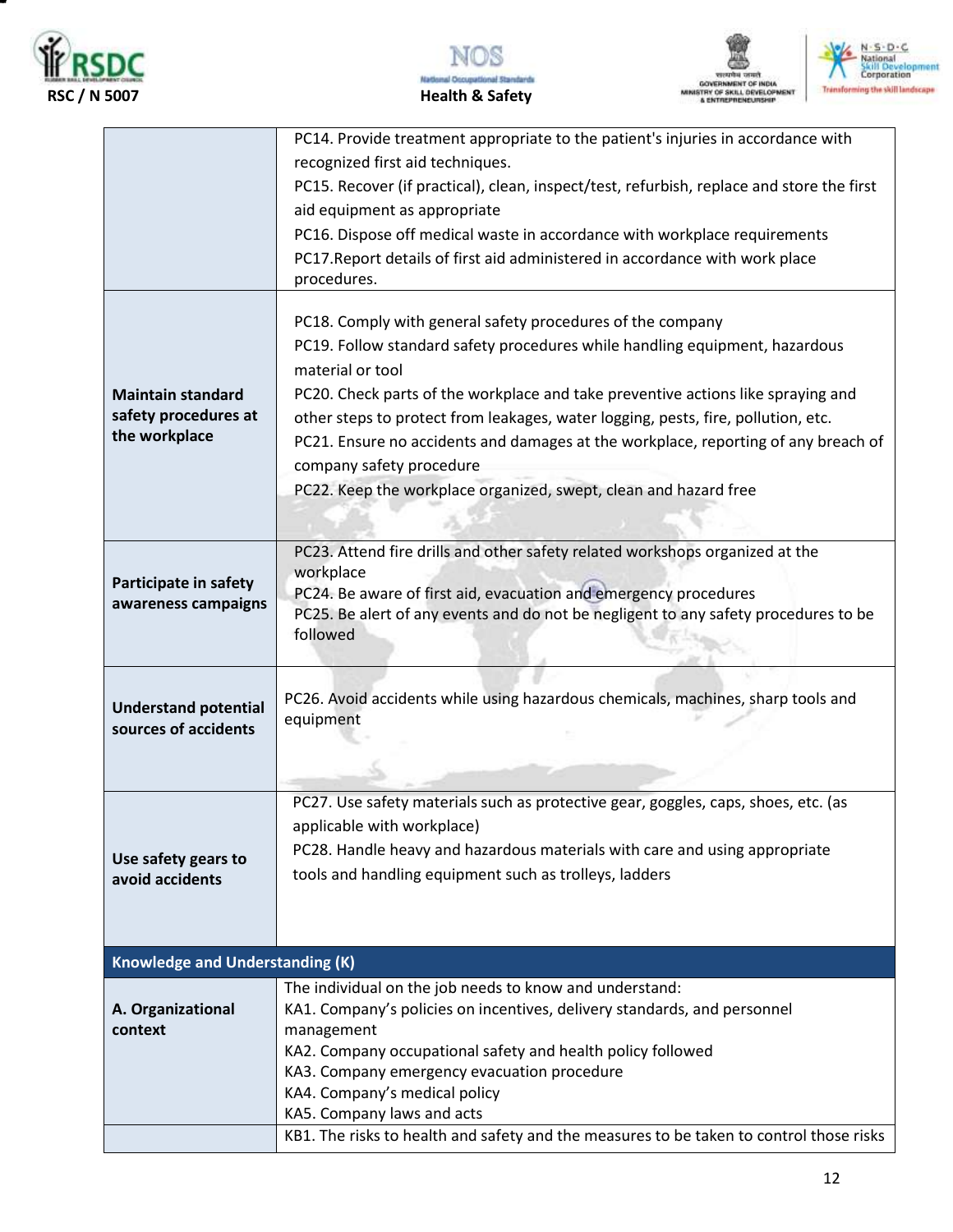

т







|                                  | in the area of work                                                                   |
|----------------------------------|---------------------------------------------------------------------------------------|
| <b>B. Technical</b>              | KB2. Workplace procedures and requirements for the handling of workplace injuries /   |
| knowledge                        |                                                                                       |
|                                  | illnesses.                                                                            |
|                                  | KB3. Basic emergency first aid procedure                                              |
|                                  | KB4. Local emergency services                                                         |
|                                  | KB5. Reporting on accidents, incidents and problems to appropriate authorities.       |
|                                  | KB6. How to use machines as per standard operating procedure                          |
|                                  | KB7. How to maintain work area safe and secure                                        |
|                                  | KB8. Use of hazardous materials, tools and equipments                                 |
|                                  | KB9. Emergency evacuation and first aid procedures to be followed                     |
|                                  | KB10. Personal hygiene and fitness requirements                                       |
|                                  | KB11. General duties under the relevant health and safety legislation                 |
|                                  |                                                                                       |
|                                  | KB12. What personal protective equipment and clothing should be worn and how it is    |
|                                  | cared for                                                                             |
|                                  | KB13. The correct and safe way to use materials and equipment required for work       |
|                                  | KB14. The importance of good housekeeping in the workplace                            |
|                                  | KB15. Safe disposal methods for waste                                                 |
|                                  | KB16. Methods for minimizing environmental damage during work                         |
|                                  |                                                                                       |
| Skills (S)                       |                                                                                       |
|                                  | <b>Writing Skills</b>                                                                 |
|                                  | The individual on the job needs to know and understand how to:                        |
|                                  | SA1. Record data which are required for record keeping purpose                        |
|                                  | SA2. Report problems to the appropriate person in a timely manner                     |
|                                  | SA3. Write descriptions and details about incidents in reports                        |
|                                  |                                                                                       |
|                                  | <b>Reading Skills</b>                                                                 |
| A. Core Skills/                  | The individual on the job needs to know and understand how to:                        |
| <b>Generic Skills</b>            | SA4. Read instruction manuals for hand tools and equipment                            |
|                                  | SA5. Read instructions on work orders and procedures                                  |
|                                  | <b>Oral Communication (Listening and Speaking skills)</b>                             |
|                                  |                                                                                       |
|                                  | The individual on the job needs to know and understand how to:                        |
|                                  | SA6. Receive instructions and seek advice from supervisors and managers               |
|                                  | SA7. Communicate clearly and effectively with others                                  |
|                                  |                                                                                       |
|                                  | <b>Decision Making</b>                                                                |
|                                  | The individual on the job needs to know and understand how to:                        |
|                                  | SB1. Choose work procedures                                                           |
| <b>Professional Skills</b><br>В. | SB2. Select appropriate hand tools and personal protection devices considering safety |
|                                  | requirements, materials being used etc.                                               |
|                                  | SB3. Identify the need for first aid and render it accordingly                        |
|                                  |                                                                                       |
|                                  | <b>Plan and Organize</b>                                                              |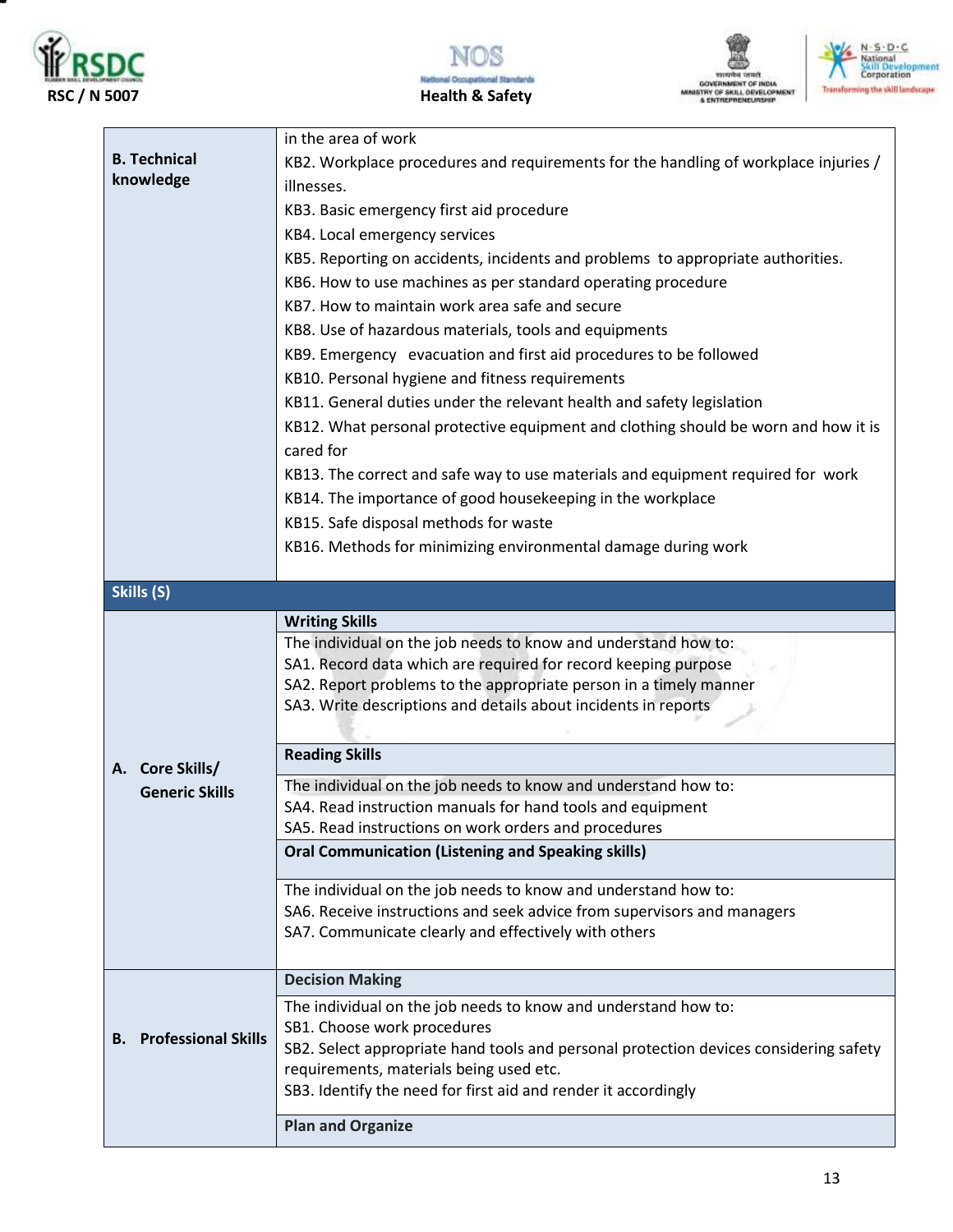







The individual on the job needs to know and understand how to: SB4. Schedule daily activities and drawing up priorities; Allocate start times, estimation of completion times and materials, equipment and assistance required for completion. **Customer Centricity** NA **Problem Solving** The individual on the job needs to know and understand how to: SB5. Use first aid treatment in case of any injury/accident. **Analytical Thinking** SB6. Monitor and maintain the condition of tools and equipment SB7. Assess situation & identify appropriate control measures **Critical Thinking** The individual on the job needs to know and understand how to: SB8. Act, communicate and report in emergency situation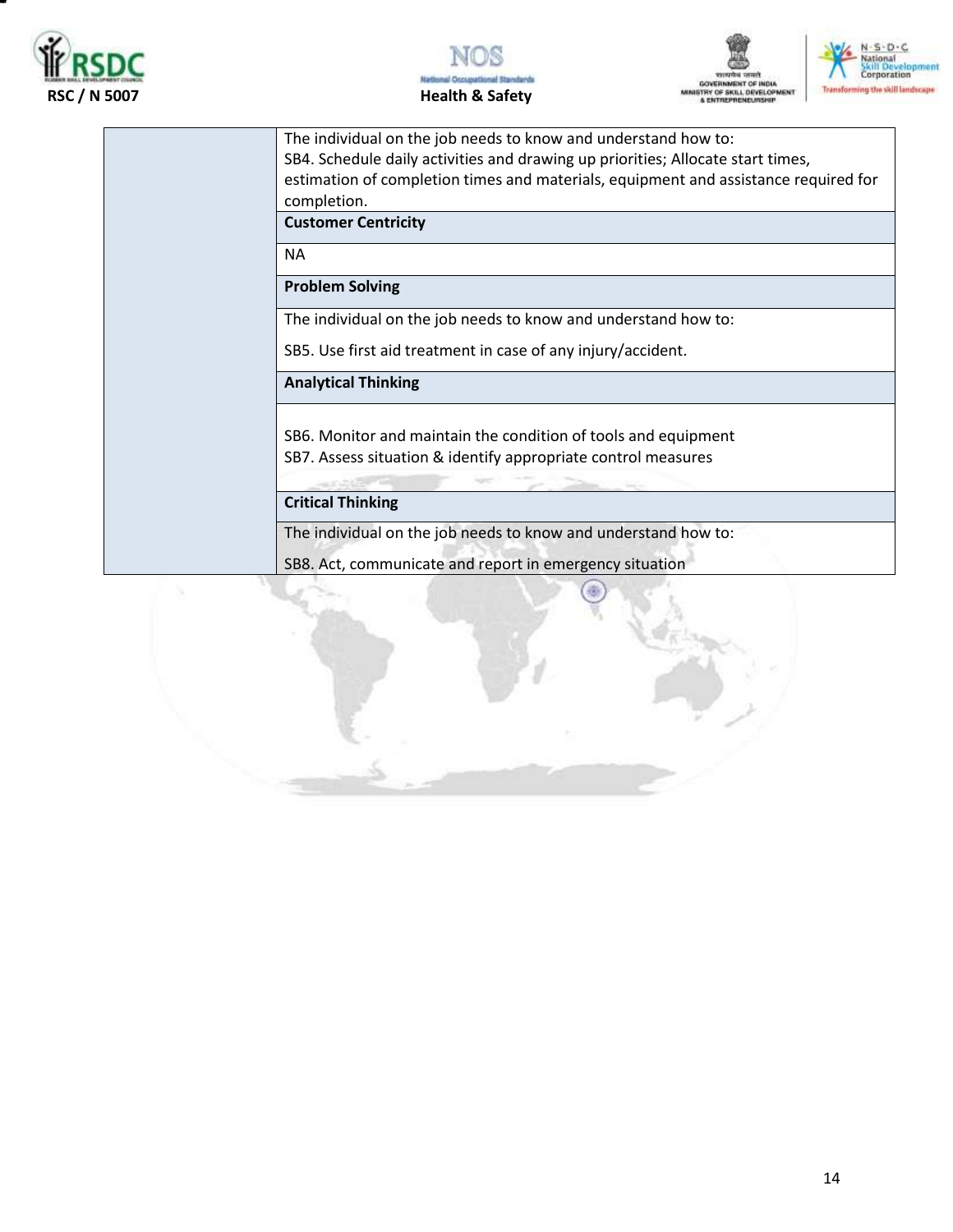







# **NOS Version Control**

| <b>NOS Code</b>            | <b>RSC / N 5007</b>                             |                       |            |
|----------------------------|-------------------------------------------------|-----------------------|------------|
| <b>Credits(NSQF)</b>       | <b>TBD</b>                                      | <b>Version number</b> | 1.0        |
| Industry                   | <b>Rubber Industry</b>                          | <b>Drafted on</b>     | 22/06/2015 |
| <b>Industry Sub-sector</b> | <b>Natural Rubber (NR)</b><br><b>Plantation</b> | Last reviewed on      | 22/06/2015 |
| <b>Occupation</b>          | <b>Production-NR</b><br>÷                       | Next review date      | 22/06/2016 |

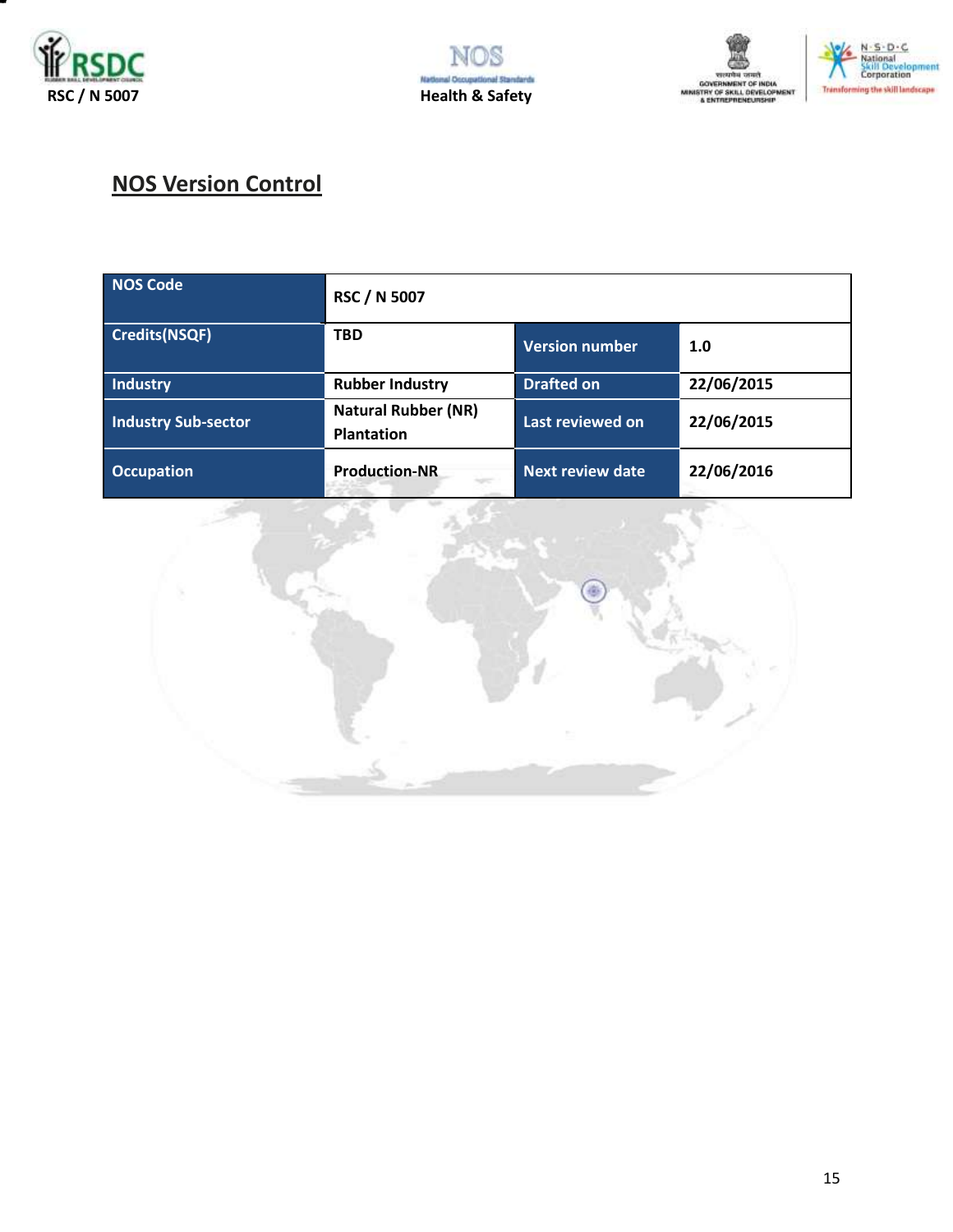





# **National Occupational Standard**

<span id="page-15-0"></span>

### **Overview**

This unit is about carrying out Housekeeping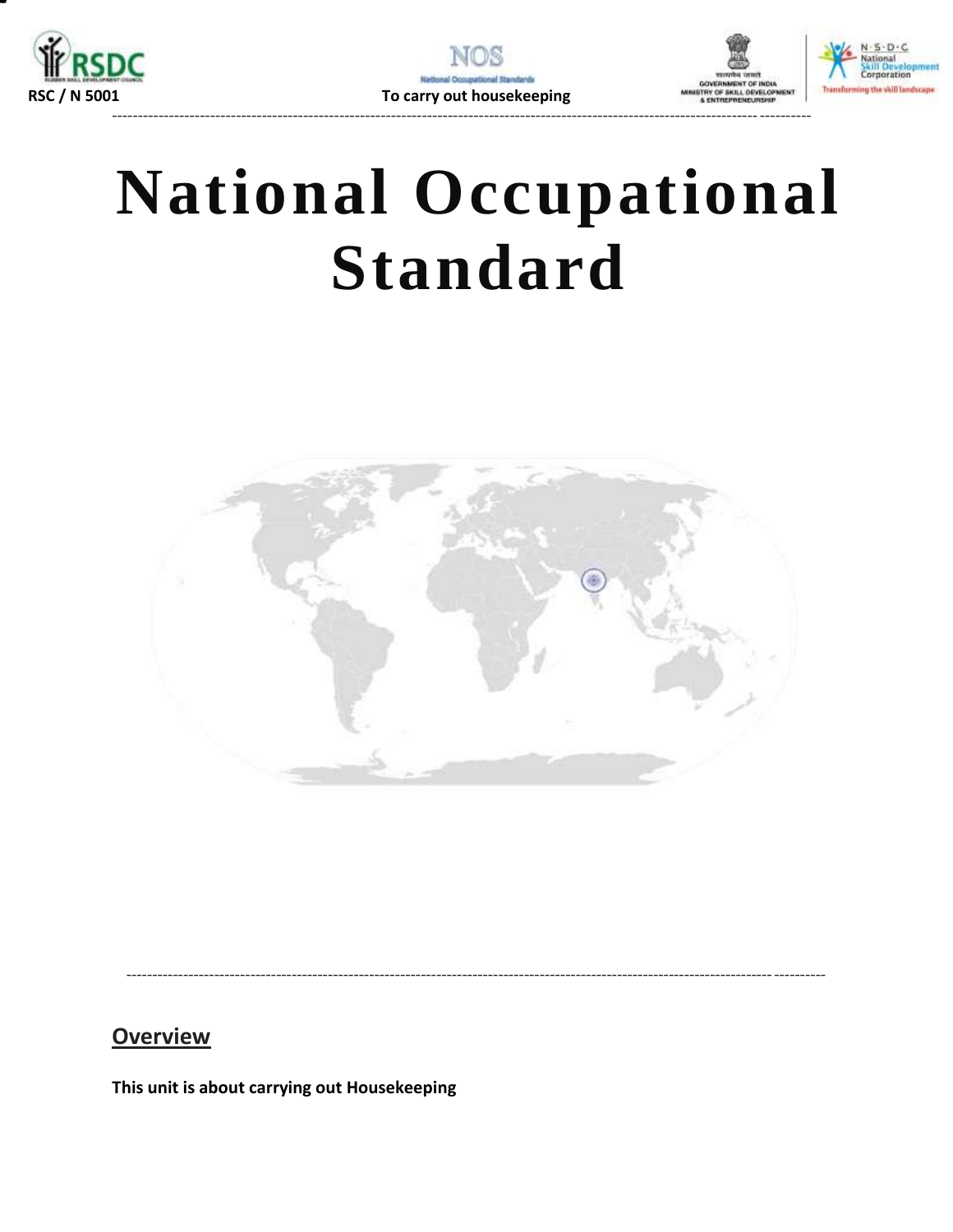



# **THE GOVERNMENT OF INDIA<br>GOVERNMENT OF INDIA<br>MINISTRY OF SKILL DEVELOPMENT<br>& ENTREPREMEURSHIP**



|  | <b>Unit Code</b>                          | <b>RSC / N 5001</b>                                                                                                                                                                                                                                                                                                                                                                                                                                                                                                                                                                                                                                                                                                                                                                                                                                                                                                                                               |  |  |  |
|--|-------------------------------------------|-------------------------------------------------------------------------------------------------------------------------------------------------------------------------------------------------------------------------------------------------------------------------------------------------------------------------------------------------------------------------------------------------------------------------------------------------------------------------------------------------------------------------------------------------------------------------------------------------------------------------------------------------------------------------------------------------------------------------------------------------------------------------------------------------------------------------------------------------------------------------------------------------------------------------------------------------------------------|--|--|--|
|  | <b>Unit Title</b><br>(Task)               | To carry out housekeeping                                                                                                                                                                                                                                                                                                                                                                                                                                                                                                                                                                                                                                                                                                                                                                                                                                                                                                                                         |  |  |  |
|  | <b>Description</b>                        | This unit is about carrying out housekeeping activities                                                                                                                                                                                                                                                                                                                                                                                                                                                                                                                                                                                                                                                                                                                                                                                                                                                                                                           |  |  |  |
|  | <b>Scope</b>                              | This unit/task covers the following tasks:<br>Preparing for housekeeping activities<br>Carry out housekeeping activities<br>Post housekeeping activities                                                                                                                                                                                                                                                                                                                                                                                                                                                                                                                                                                                                                                                                                                                                                                                                          |  |  |  |
|  | Performance Criteria(PC) w.r.t. the Scope |                                                                                                                                                                                                                                                                                                                                                                                                                                                                                                                                                                                                                                                                                                                                                                                                                                                                                                                                                                   |  |  |  |
|  | <b>Element</b>                            | <b>Performance Criteria</b>                                                                                                                                                                                                                                                                                                                                                                                                                                                                                                                                                                                                                                                                                                                                                                                                                                                                                                                                       |  |  |  |
|  | Pre housekeeping<br>activities            | To be competent, the user/individual on the job must be able to:<br>PC1. Inspect the area while taking into account various surfaces<br>PC2. Identify the material requirements for cleaning the areas inspected, by<br>considering risk, time, efficiency and type of stain<br>PC3. Ensure that the cleaning equipment is in proper working condition<br>PC4. Select the suitable alternatives for cleaning the areas in case the<br>appropriate equipment and materials are not available and inform the<br>appropriate person<br>PC5. Plan the sequence for cleaning the area to avoid re-soiling clean areas and<br>surfaces<br>PC6. Inform the affected people about the cleaning activity<br>PC7. Display the appropriate signage for the work being conducted<br>PC8. Ensure that there is adequate ventilation for the work being carried out<br>PC9. Wear the personal protective equipment required for the cleaning method<br>and materials being used |  |  |  |
|  | <b>Operations</b>                         | PC10. Use the correct cleaning method for the work area, type of soiling and<br>surface<br>PC11. Carry out cleaning activity without disturbing others<br>PC12. Deal with accidental damage, if any, caused while carrying out the work<br>PC13. Report to the appropriate person any difficulties in carrying out the work<br>PC14. Identify and report to the appropriate person any additional cleaning<br>required that is outside one's responsibility or skill                                                                                                                                                                                                                                                                                                                                                                                                                                                                                              |  |  |  |
|  | <b>Post housekeeping</b><br>activities    | PC15. Ensure that there is no oily substance on the floor to avoid slippage<br>PC16. Ensure that no scrap material is lying around                                                                                                                                                                                                                                                                                                                                                                                                                                                                                                                                                                                                                                                                                                                                                                                                                                |  |  |  |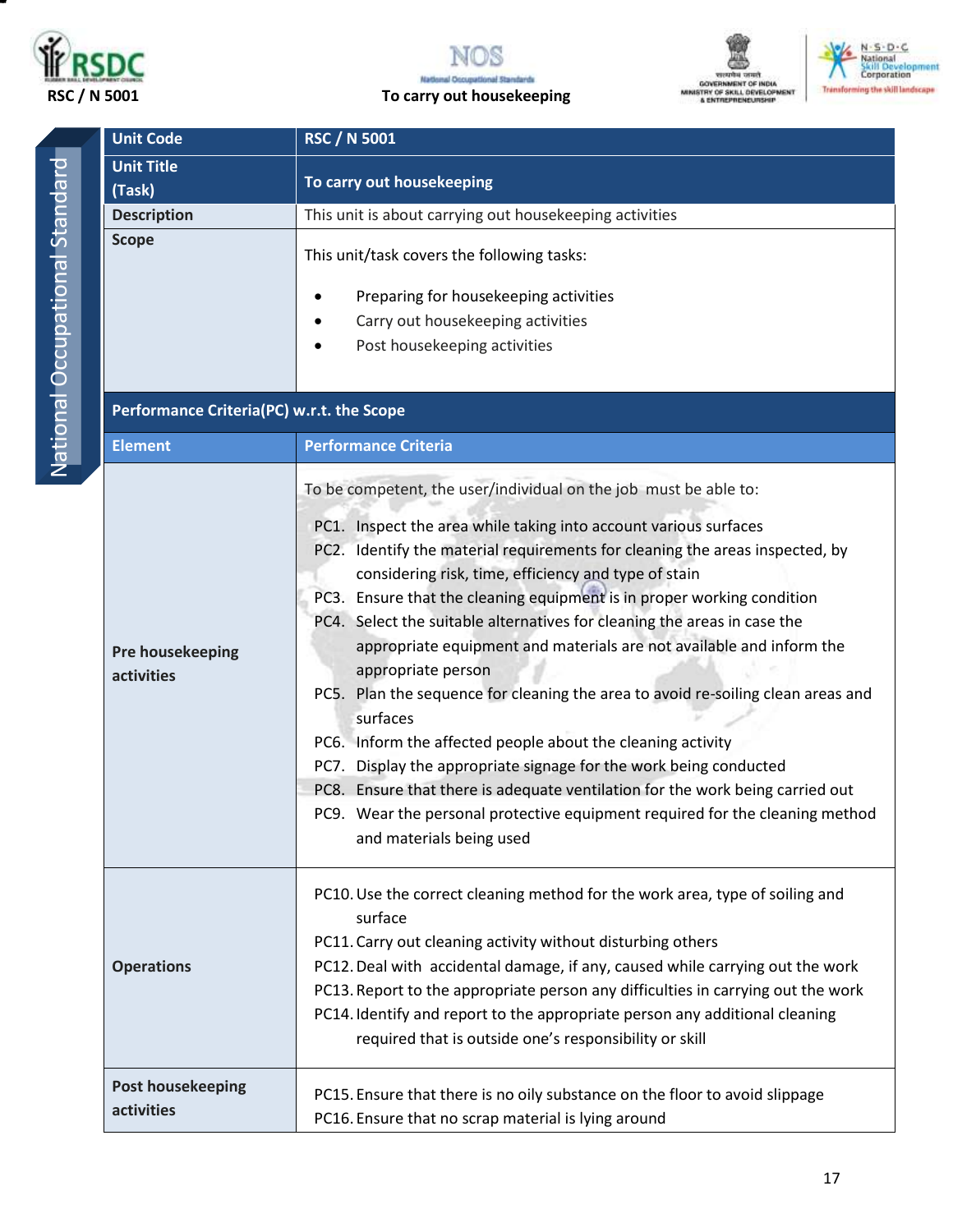







 **RSC / N 5001 To carry out housekeeping**

|                                        | PC17. Maintain and store housekeeping equipment and supplies                                                                                                                                                                                                                                                                                                                                                                                                                                                                                                         |  |  |  |  |
|----------------------------------------|----------------------------------------------------------------------------------------------------------------------------------------------------------------------------------------------------------------------------------------------------------------------------------------------------------------------------------------------------------------------------------------------------------------------------------------------------------------------------------------------------------------------------------------------------------------------|--|--|--|--|
|                                        | PC18. Follow workplace procedures to deal with any accidental damage caused                                                                                                                                                                                                                                                                                                                                                                                                                                                                                          |  |  |  |  |
|                                        | during the cleaning process                                                                                                                                                                                                                                                                                                                                                                                                                                                                                                                                          |  |  |  |  |
|                                        | PC19. Ensure that, on completion of the work, the area is left clean and dry and<br>meets requirements                                                                                                                                                                                                                                                                                                                                                                                                                                                               |  |  |  |  |
|                                        | PC20. Return the equipment, materials and personal protective equipment that<br>were used to the right places making sure they are clean, safe and securely<br>stored                                                                                                                                                                                                                                                                                                                                                                                                |  |  |  |  |
|                                        | PC21. Dispose off the waste generated from the activity in an appropriate manner                                                                                                                                                                                                                                                                                                                                                                                                                                                                                     |  |  |  |  |
|                                        | PC22. Dispose of used and un-used solutions according to manufacturer's                                                                                                                                                                                                                                                                                                                                                                                                                                                                                              |  |  |  |  |
|                                        | instructions, and clean the equipment thoroughly                                                                                                                                                                                                                                                                                                                                                                                                                                                                                                                     |  |  |  |  |
| <b>General</b>                         | PC23. Maintain schedules and records for housekeeping duty<br>PC24. Replenish any necessary supplies or consumables                                                                                                                                                                                                                                                                                                                                                                                                                                                  |  |  |  |  |
|                                        |                                                                                                                                                                                                                                                                                                                                                                                                                                                                                                                                                                      |  |  |  |  |
| <b>Knowledge and Understanding (K)</b> |                                                                                                                                                                                                                                                                                                                                                                                                                                                                                                                                                                      |  |  |  |  |
|                                        | The user/individual on the job needs to know and understand:                                                                                                                                                                                                                                                                                                                                                                                                                                                                                                         |  |  |  |  |
|                                        | KB1. The levels of hygiene required in workplace and why it is important to<br>maintain them during work<br>KB2. How to inspect a work area to decide what cleaning it needs<br>KB3. Methods and materials that are used for cleaning various surfaces<br>KB4. The types of cleansing agents that are not to be mixed together<br>KB5. The correct method for cleaning equipment and/or machinery used during<br>cleaning work<br>KB6. The importance of personal protective equipment<br>KB7. Appropriate personal protective equipment for the work area, cleaning |  |  |  |  |
|                                        | equipment, tools, materials and chemicals used                                                                                                                                                                                                                                                                                                                                                                                                                                                                                                                       |  |  |  |  |
| <b>B.</b> Technical                    | KB8. The correct sequence for cleaning the work area                                                                                                                                                                                                                                                                                                                                                                                                                                                                                                                 |  |  |  |  |
| <b>Knowledge</b>                       | KB9. The time taken by the treatment to work                                                                                                                                                                                                                                                                                                                                                                                                                                                                                                                         |  |  |  |  |
|                                        | KB10. The importance of following manufacturer's instructions on cleaning agents<br>KB11. The most appropriate place to carry out test cleaning and why this should<br>be done before applying treatments                                                                                                                                                                                                                                                                                                                                                            |  |  |  |  |
|                                        | KB12. The importance of applying treatments evenly and the effect of not doing<br>this                                                                                                                                                                                                                                                                                                                                                                                                                                                                               |  |  |  |  |
|                                        | KB13. Process of cleaning the surfaces without causing injury or damage<br>KB14. The method to check the treated surface and equipment on completion of<br>cleaning                                                                                                                                                                                                                                                                                                                                                                                                  |  |  |  |  |
|                                        | KB15. Procedures for reporting any unidentified soiling                                                                                                                                                                                                                                                                                                                                                                                                                                                                                                              |  |  |  |  |
|                                        | KB16. Procedures for disposing off waste                                                                                                                                                                                                                                                                                                                                                                                                                                                                                                                             |  |  |  |  |
|                                        | KB17. Procedures for disposing off or storing personal protective equipment<br>KB18. Escalation procedures for soils or stains that could not be removed                                                                                                                                                                                                                                                                                                                                                                                                             |  |  |  |  |
|                                        |                                                                                                                                                                                                                                                                                                                                                                                                                                                                                                                                                                      |  |  |  |  |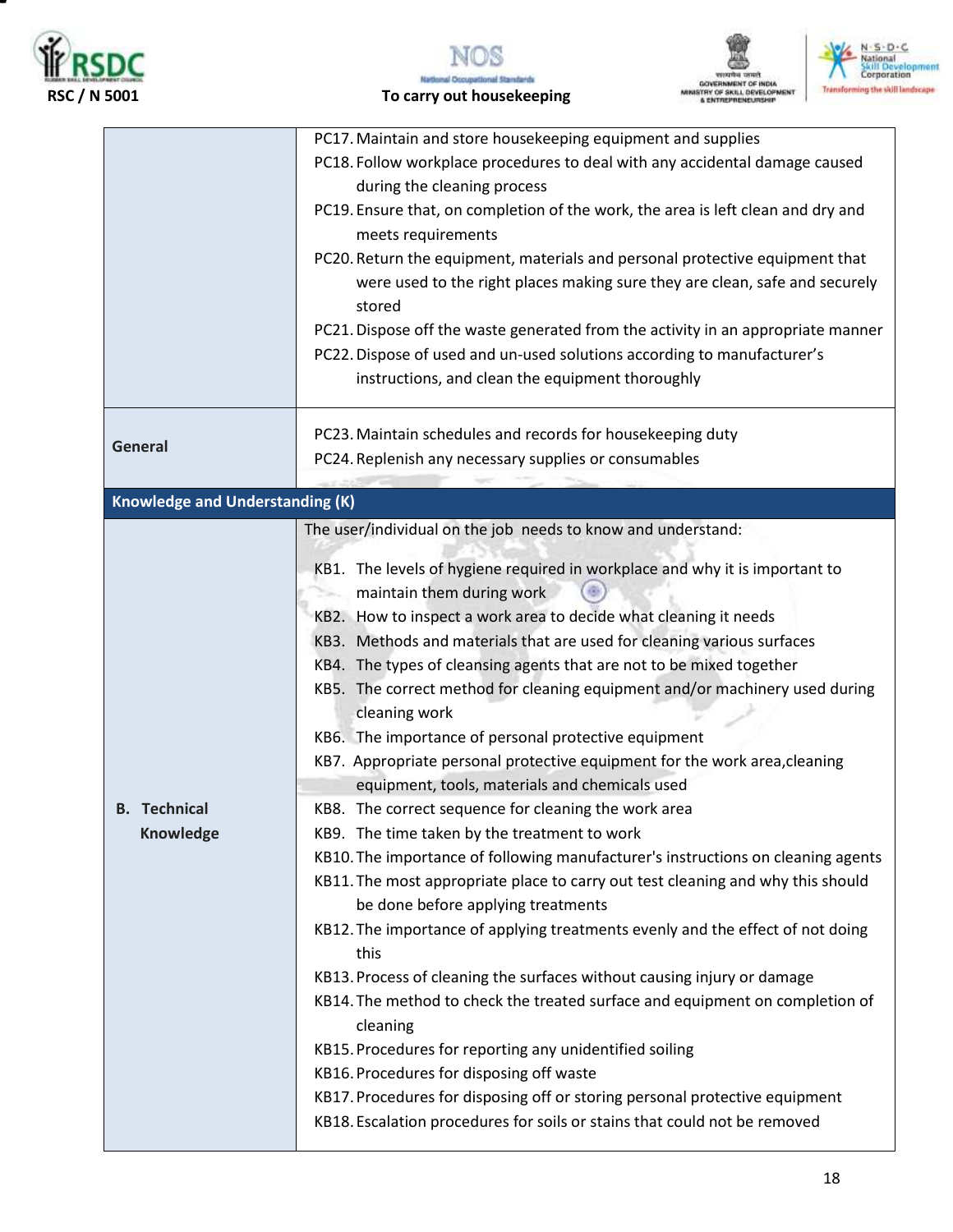







| Skills (S)              |                                                                                            |  |  |  |  |
|-------------------------|--------------------------------------------------------------------------------------------|--|--|--|--|
|                         | <b>Writing Skills</b>                                                                      |  |  |  |  |
|                         | The user/individual on the job needs to know and understand how to:                        |  |  |  |  |
|                         | SA1. Construct simple sentences and express ideas clearly through written<br>communication |  |  |  |  |
|                         | SA2. Fill up appropriate technical forms, process charts, activity logs in required        |  |  |  |  |
|                         | format of the company                                                                      |  |  |  |  |
|                         | SA3. Write simple letters, mails, etc                                                      |  |  |  |  |
|                         | SA4. Perform functional mathematical operations, including application of basic            |  |  |  |  |
|                         | mathematical principles, such as numbers and space, and techniques such                    |  |  |  |  |
|                         | as estimation and approximation, for practical purposes                                    |  |  |  |  |
|                         | <b>Reading Skills</b>                                                                      |  |  |  |  |
| A. Core Skills/ Generic | The user/individual on the job needs to know and understand how to:                        |  |  |  |  |
| <b>Skills</b>           | SA5. Read and understand manuals, health and safety instructions, memos,                   |  |  |  |  |
|                         | reports, job cards etc                                                                     |  |  |  |  |
|                         | SA6. Read images, graphs, diagrams                                                         |  |  |  |  |
|                         | SA7. Understand the various coding systems as per company norms                            |  |  |  |  |
|                         | <b>Oral Communication (Listening and Speaking skills)</b>                                  |  |  |  |  |
|                         | The user/individual on the job needs to know and understand how to:                        |  |  |  |  |
|                         | SA8. Express statements, opinions or information clearly so that others can hear           |  |  |  |  |
|                         | and understand                                                                             |  |  |  |  |
|                         | SA9. Respond appropriately to any queries                                                  |  |  |  |  |
|                         | SA10. Communicate with supervisor                                                          |  |  |  |  |
|                         | SA11. Communicate with upstream and downstream teams                                       |  |  |  |  |
|                         | SA12. Work in a team and other behavioral skills required to support small group           |  |  |  |  |
|                         | activities (Quality Circle, Cross Functional Team, Suggestion Scheme)                      |  |  |  |  |
| <b>B.Professional</b>   | <b>Decision Making</b>                                                                     |  |  |  |  |
| <b>Skills</b>           | The user/individual on the job needs to know and understand how to                         |  |  |  |  |
|                         | SB1. Arrive at proper decision according to various situations.                            |  |  |  |  |
|                         |                                                                                            |  |  |  |  |
|                         | <b>Plan and Organize</b>                                                                   |  |  |  |  |
|                         | The user/individual on the job needs to know and understand how to                         |  |  |  |  |
|                         | SB2. Maintain updated records with respect to different aspects dealing with               |  |  |  |  |
|                         | labourers and organize those records for using them for ready reference.                   |  |  |  |  |
|                         | <b>Customer Centricity</b>                                                                 |  |  |  |  |
|                         | <b>NA</b>                                                                                  |  |  |  |  |
|                         | <b>Problem Solving</b>                                                                     |  |  |  |  |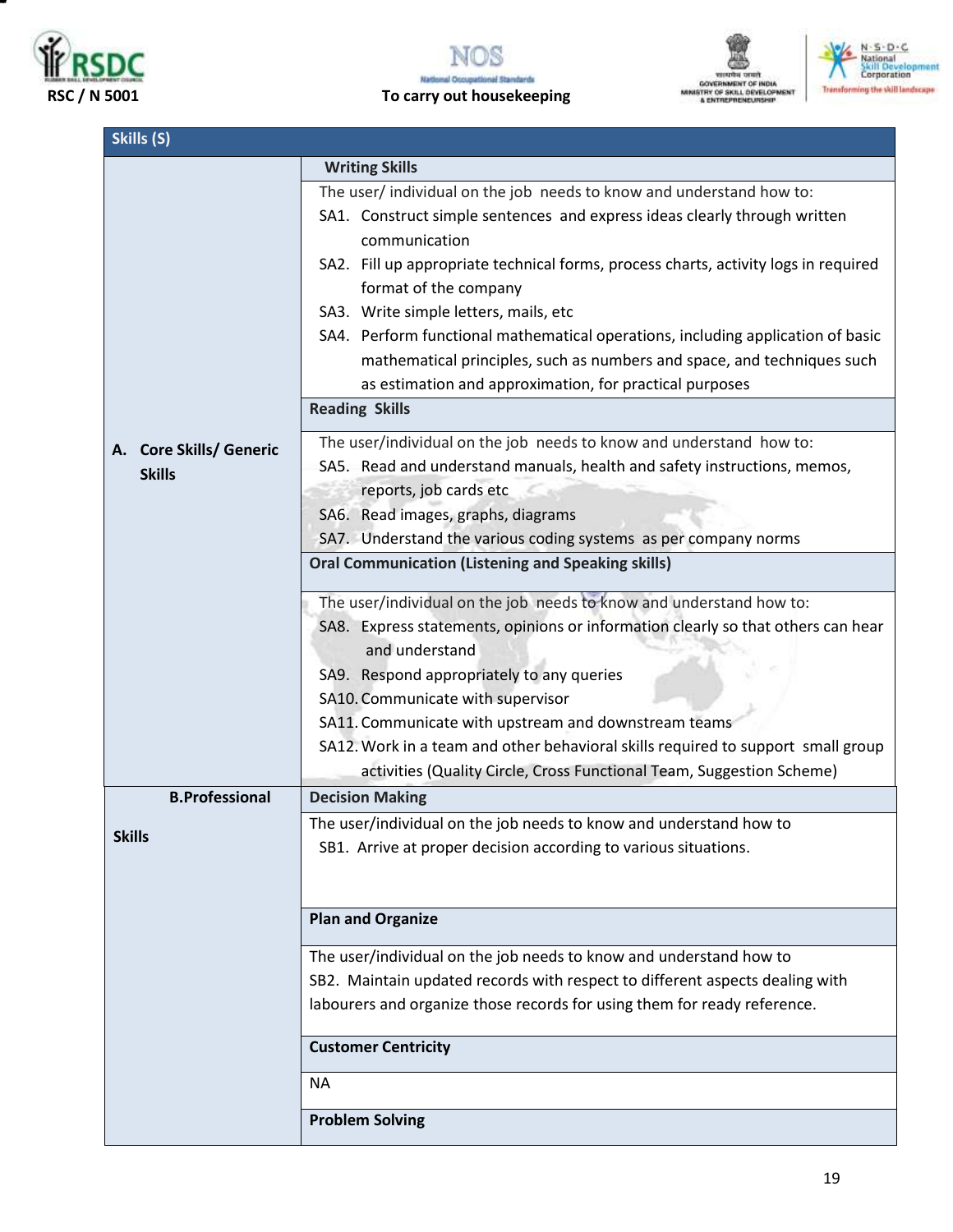







|                            | The user/individual on the job needs to know and understand how to            |  |  |  |
|----------------------------|-------------------------------------------------------------------------------|--|--|--|
|                            | SB3. Use labour records to resolve issues between management and labourer.    |  |  |  |
| <b>Analytical Thinking</b> |                                                                               |  |  |  |
|                            |                                                                               |  |  |  |
|                            | The user/individual on the job needs to know and understand how to            |  |  |  |
|                            | SB4. Keep track of all incentive schemes offered by the government and inform |  |  |  |
|                            | the labourers accordingly to avail the benefit of the same.                   |  |  |  |
|                            | <b>Critical Thinking</b>                                                      |  |  |  |
|                            |                                                                               |  |  |  |
|                            | The user/individual on the job needs to know and understand how to            |  |  |  |
|                            | SB5. Use the details regarding the conduct during performance review.         |  |  |  |

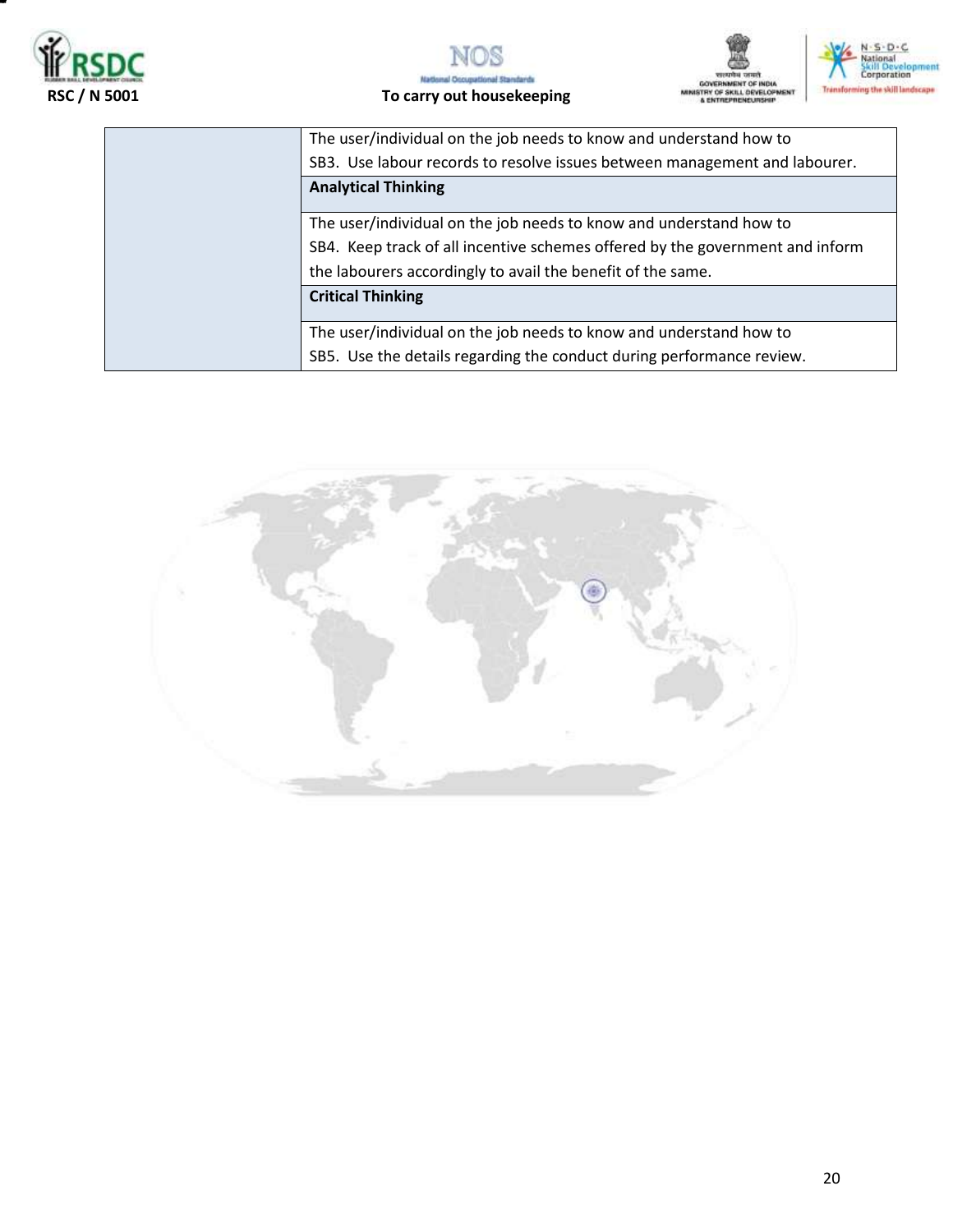







# **NOS Version Control**

| NOS Code                   | <b>RSC / N 5001</b>                        |                       |            |  |  |
|----------------------------|--------------------------------------------|-----------------------|------------|--|--|
| <b>Credits(NSQF)</b>       | <b>TBD</b>                                 | <b>Version number</b> | 1.0        |  |  |
| Industry                   | <b>Rubber Industry</b>                     | <b>Drafted on</b>     | 22/06/2015 |  |  |
| <b>Industry Sub-sector</b> | <b>Natural Rubber</b><br><b>Plantation</b> | Last reviewed on      | 22/06/2015 |  |  |
| <b>Occupation</b>          | <b>Production-NR</b>                       | Next review date      | 22/06/2016 |  |  |

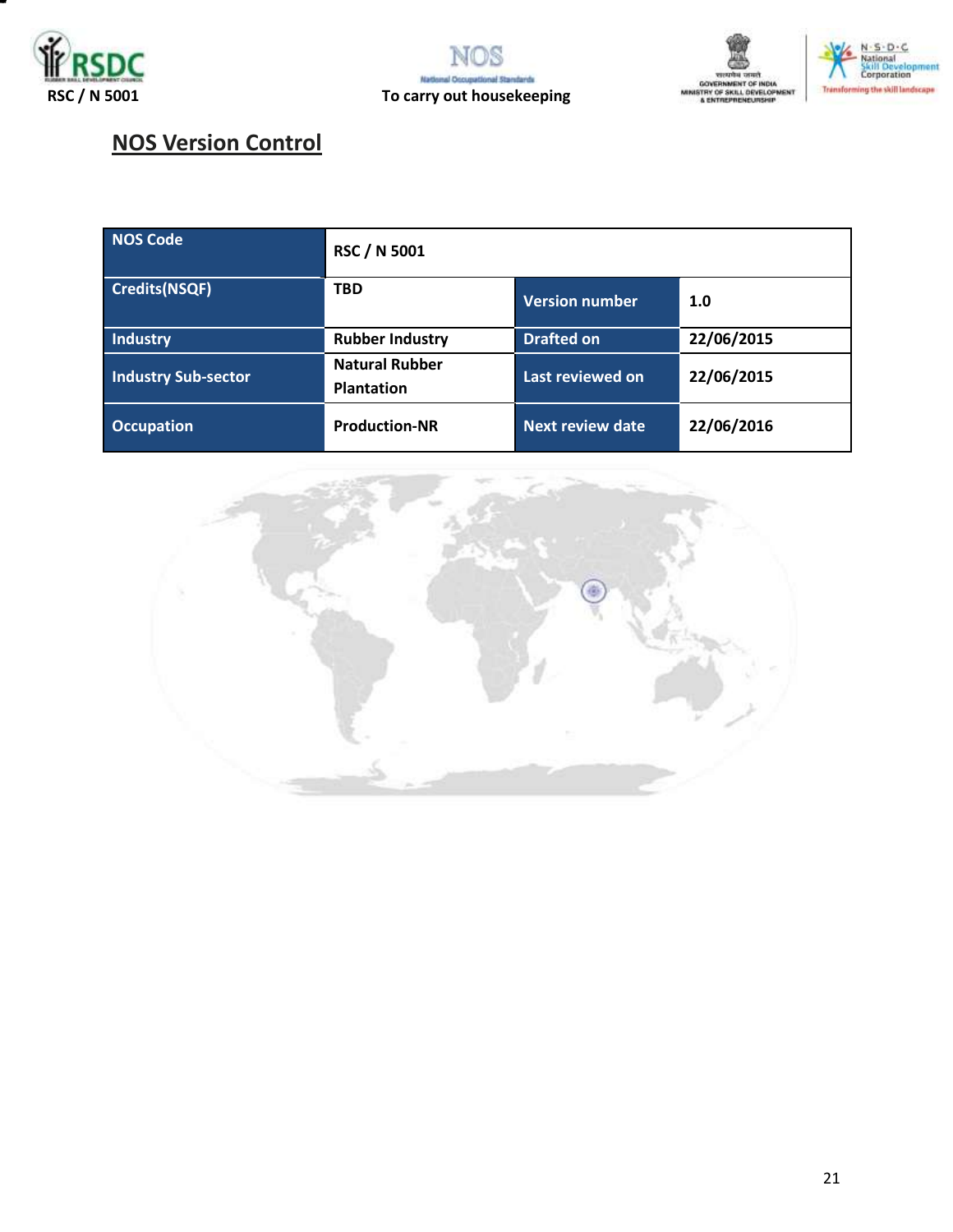





# **National Occupational Standard**

<span id="page-21-0"></span>

---------------------------------------------------------------------------------------------------------------------------------------

### **Overview**

**This unit is about Human Resource Management and Welfare.**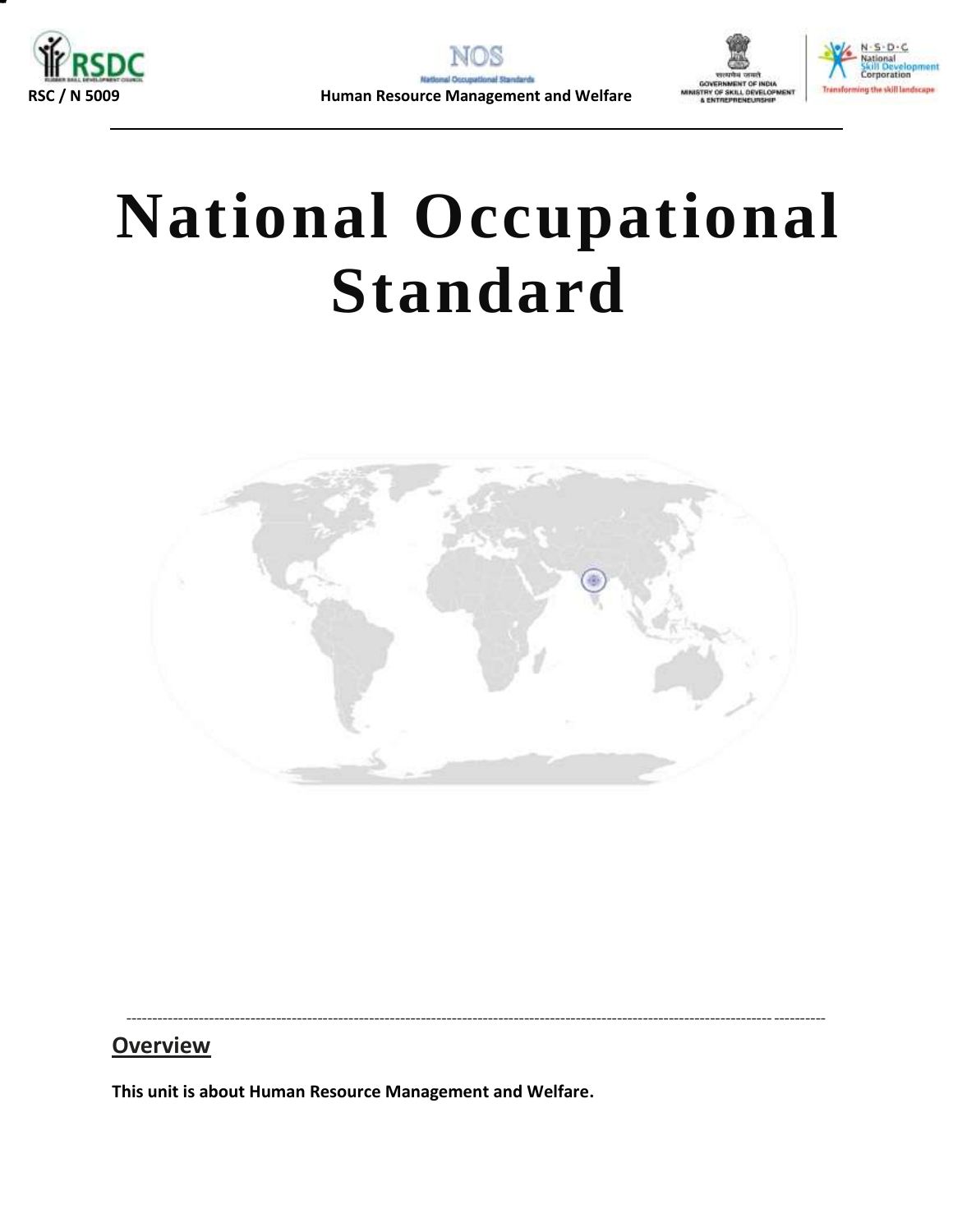

**Unit Code RSS/ N 5009** 







 **RSC / N 5009 Human Resource Management and Welfare**

| <b>Unit Title (Task)</b>                              | <b>Human Resource Management and Welfare</b>                                                                                                                                                                                                                                                                                                                                                              |  |  |  |
|-------------------------------------------------------|-----------------------------------------------------------------------------------------------------------------------------------------------------------------------------------------------------------------------------------------------------------------------------------------------------------------------------------------------------------------------------------------------------------|--|--|--|
| <b>Description</b>                                    | This unit is about Human Resource Management and Welfare.                                                                                                                                                                                                                                                                                                                                                 |  |  |  |
| <b>Scope</b>                                          | This unit/task covers the following:<br>Proficiency in -<br>Basic management functions- planning, organizing, staffing, leading and<br>controlling<br>Conflict management/ problem solving                                                                                                                                                                                                                |  |  |  |
|                                                       | Human resource planning<br>Human resource management<br>Human resource development<br>Implementing welfare programmes                                                                                                                                                                                                                                                                                     |  |  |  |
| <b>Performance Criteria(PC)</b>                       |                                                                                                                                                                                                                                                                                                                                                                                                           |  |  |  |
| <b>Element</b>                                        | <b>Performance Criteria</b>                                                                                                                                                                                                                                                                                                                                                                               |  |  |  |
| <b>Basic Management</b><br><b>Functions</b>           | To be competent, the individual on the job must be able to $-$<br>PC1. Decide on the plans and take necessary steps to achieve the objectives<br>PC2. Assign tasks and allocate resources to individuals<br>PC3. Determine the manpower requirements and decide their placement.<br>PC4. Motivate and lead the staff for timely achievements of the goals.<br>PC5. Regularly monitor the progress of work |  |  |  |
| <b>Conflict Management/</b><br><b>Problem solving</b> | PC6. Identify the conflict/problem<br>PC7. Diagnose the reason<br>PC8. Develop solutions<br>PC9. Implement and review                                                                                                                                                                                                                                                                                     |  |  |  |
| <b>Human Resource Planning</b><br>& Management        | PC10. Place right type of people in right number at the right place<br>PC11. Motivate the staff to increase turn over and improve quality<br>PC12. Performance appraisal for human resource development                                                                                                                                                                                                   |  |  |  |
| <b>Human Resource</b><br><b>Development</b>           | PC13. Assess training need for skill development<br>PC14. Organize suitable training programmes for skill development/capacity<br>building                                                                                                                                                                                                                                                                |  |  |  |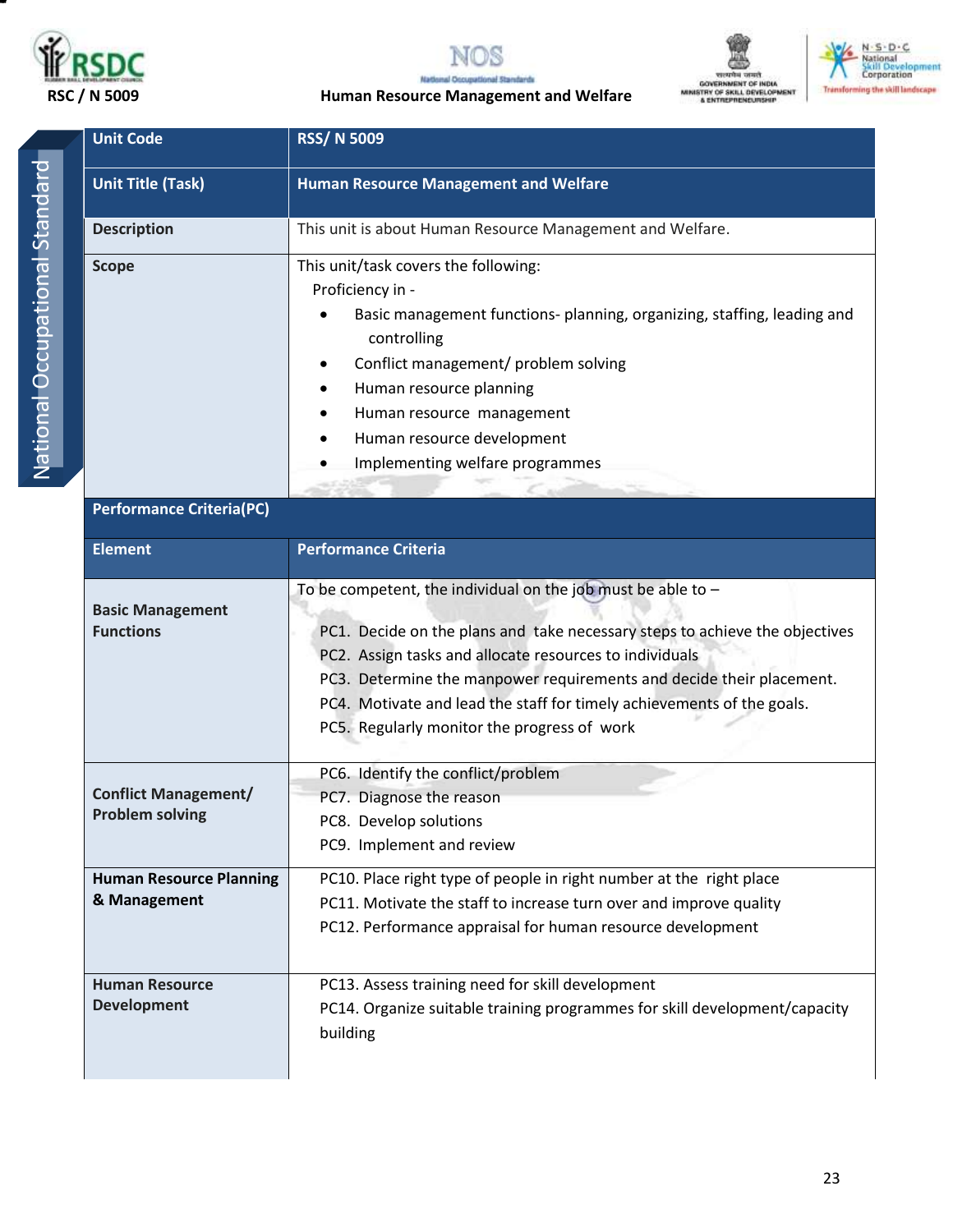

т



**National Occupat** al Standards





 **RSC / N 5009 Human Resource Management and Welfare**

| <b>Implement welfare</b>                          | PC15. Implement EPF for workers                                                                               |
|---------------------------------------------------|---------------------------------------------------------------------------------------------------------------|
| programmes                                        | PC16. Implement Group insurance schemes and health insurance                                                  |
|                                                   | PC17. Implement production linked incentive/bonus schemes                                                     |
|                                                   | PC18. Implement Housing and related welfare measures                                                          |
|                                                   | PC19. Implement provisions of rest room, recreational facilities etc as per                                   |
|                                                   | relevant rules                                                                                                |
| <b>Knowledge and Understanding (K)</b>            |                                                                                                               |
| A. Organizational<br><b>Context</b> (Knowledge of | The user/individual on the job needs to know and understand:                                                  |
| the company /                                     | KA1. Management functions to achieve the envisaged target                                                     |
| organization and its                              | KA2. Importance of Human Resource Planning, Management and                                                    |
| processes)                                        | Development                                                                                                   |
|                                                   | KA3. Role of workers in overall performance and achievements                                                  |
|                                                   | KA4. Importance of motivation through welfare programmes                                                      |
|                                                   | KA5. HR policies of the management                                                                            |
| <b>Technical</b><br><b>B.</b>                     | The user/individual on the job needs to know and understand:                                                  |
| Knowledge                                         |                                                                                                               |
|                                                   | KB1. Basic management functions and theories and their implementation                                         |
|                                                   | KB2. Labour Act and rules, welfare schemes etc                                                                |
|                                                   | KB3. Insurance schemes                                                                                        |
|                                                   | KB4. EPF and other service rules                                                                              |
| <b>Skills (S) (Optional)</b>                      |                                                                                                               |
| C. Core Skills/                                   | <b>Writing Skills</b>                                                                                         |
| <b>Generic Skills</b>                             |                                                                                                               |
|                                                   | The user/individual on the job needs to know and understand how to:                                           |
|                                                   |                                                                                                               |
|                                                   | SA1. Express ideas clearly through written documents                                                          |
|                                                   | SA2. Prepare letters, mails and other documents for communication                                             |
|                                                   | SA3. Prepare proposals, feed back to higher authorities<br>SA4. Correspond with other institutions/department |
|                                                   |                                                                                                               |
|                                                   | <b>Reading Skills</b>                                                                                         |
|                                                   | The user/individual on the job needs to know and understand how to:                                           |
|                                                   | SA5. Read and understand the contents published in manuals, newspaper                                         |
|                                                   | and other publications                                                                                        |
|                                                   | SA6. Read, understand and interpret various rules, schemes etc                                                |
|                                                   | SA7. Read and understand images, graphs, charts, diagrams etc                                                 |
|                                                   | <b>Oral Communication (Listening and Speaking skills)</b>                                                     |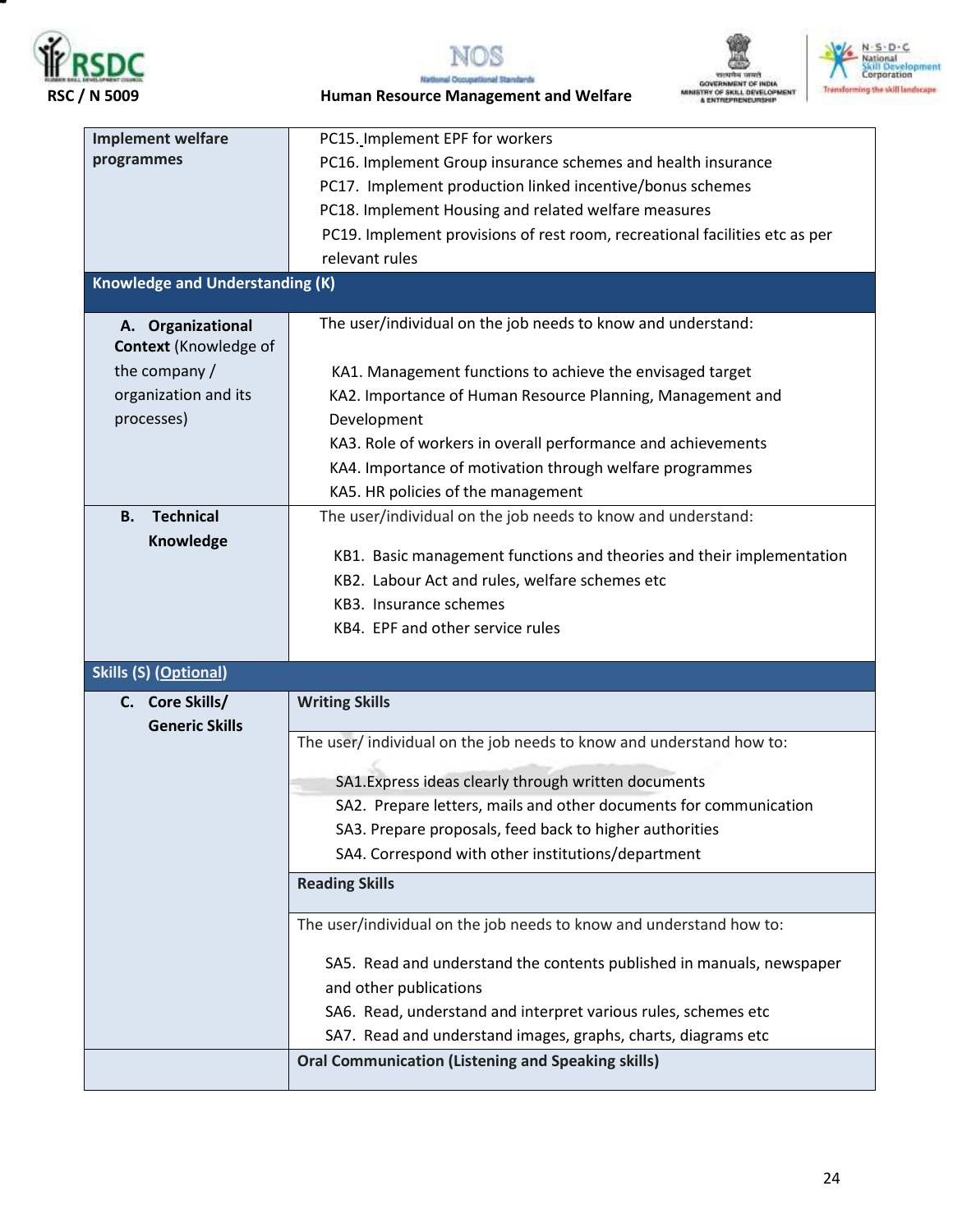

▀







**National Occupa** al Standards  **RSC / N 5009 Human Resource Management and Welfare**

|                               | The user/individual on the job needs to know and understand how to:     |
|-------------------------------|-------------------------------------------------------------------------|
|                               | SA8. Be a good communicator.                                            |
|                               | SA9. Express statements, opinions or information clearly so that the    |
|                               | receiver can hear and understand                                        |
|                               | SA10. Respond appropriately to queries                                  |
|                               | SA11. Communicate effectively to supervisor, office staff and workers   |
| <b>D.</b> Professional Skills | <b>Decision Making</b>                                                  |
|                               | The user/individual on the job needs to know and understand how to:     |
|                               | SB1. Arrive at proper decisions according to various situations         |
|                               |                                                                         |
|                               | <b>Plan and Organize</b>                                                |
|                               | The user/individual on the job needs to know and understand how to:     |
|                               | SB2. Plan the seasonal activates on priority basis                      |
|                               | SB3. Fix the task and allotment                                         |
|                               | SB4. Assign tasks to suitable persons                                   |
|                               | SB5. Motivate them for better output and time bound completion of tasks |
|                               | SB6. Monitor the progress                                               |
|                               |                                                                         |
|                               | <b>Customer Centricity</b>                                              |
|                               | <b>NA</b>                                                               |
|                               | <b>Problem Solving</b>                                                  |
|                               | The user/individual on the job needs to know and understand how to      |
|                               | SB7. Solve labour problems                                              |
|                               | SB8. Solve problems related to productivity of workers                  |
|                               | SB9. Solve problems among colleagues                                    |
|                               | SB10. Diagnose problems and nip in the bud stage itself                 |
|                               | <b>Analytical Thinking</b>                                              |
|                               | The user/individual on the job needs to know and understand how to:     |
|                               | SB11. Suggest improvement over the quality assurance programmes and     |
|                               | activities currently practiced.                                         |
|                               | <b>Critical Thinking</b>                                                |
|                               | The user/individual on the job needs to know and understand how to:     |
|                               | SB12. Take appropriate action/seek expert opinion to overcome critical  |
|                               | situations                                                              |
|                               | <b>Motivation</b>                                                       |
|                               | The user/individual on the job needs to know and understand how to:     |
|                               | SB13. Motivate team work                                                |
|                               |                                                                         |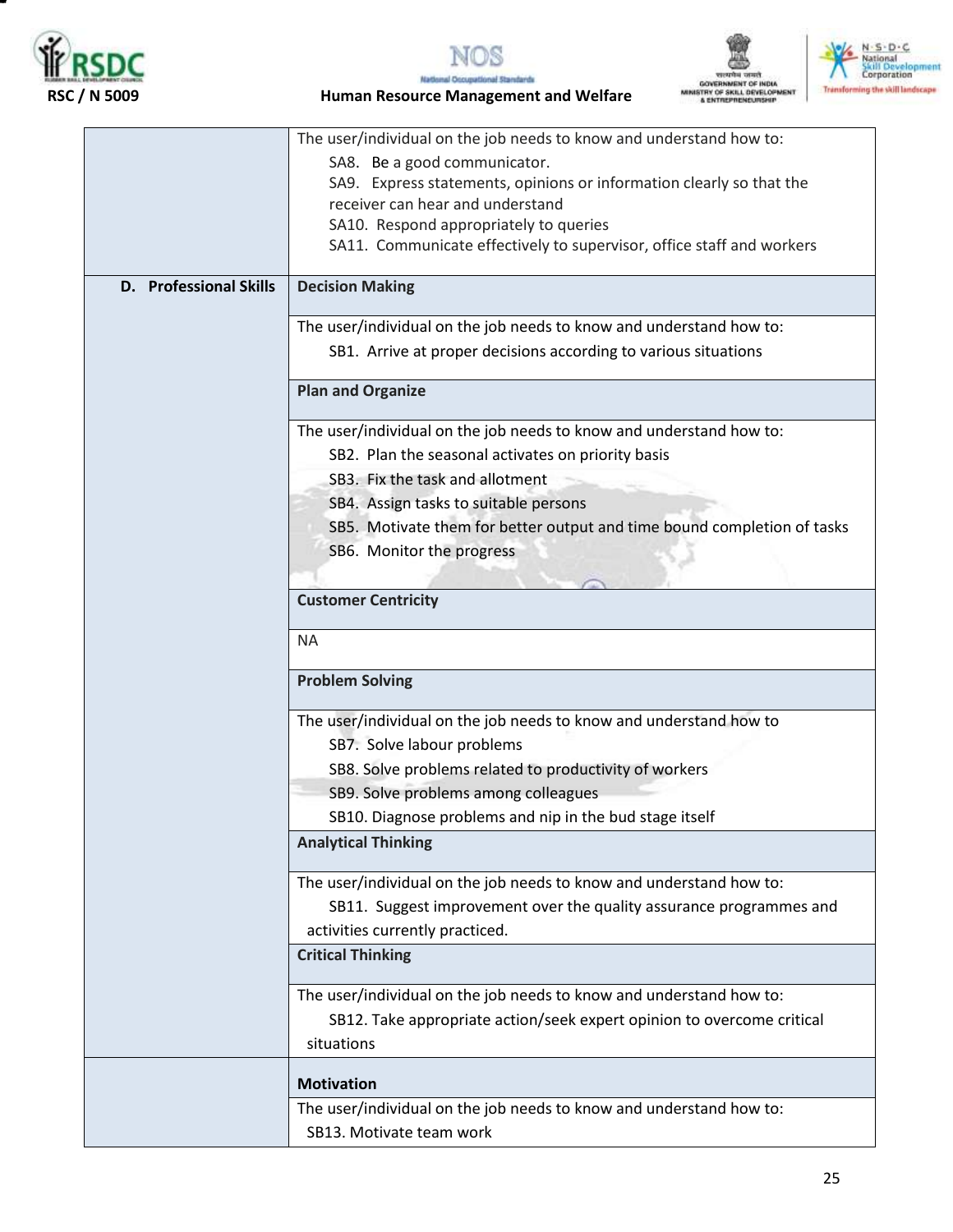





# **NOS Version Control**

| <b>NOS Code</b>           | <b>RSS/N 5009</b>                                  |                         |          |  |
|---------------------------|----------------------------------------------------|-------------------------|----------|--|
| <b>Credits(NSQF)</b>      | <b>TBD</b>                                         | <b>Version number</b>   | 1.0      |  |
| <b>Industry</b>           | <b>Rubber Industry</b>                             | <b>Drafted on</b>       | 06/01/15 |  |
| <b>Industry Subsector</b> | <b>Rubber Plantation (NR</b><br><b>Production)</b> | Last reviewed on        | 06/01/15 |  |
| <b>Occupation</b>         | <b>Production</b>                                  | <b>Next review date</b> | 05/01/17 |  |

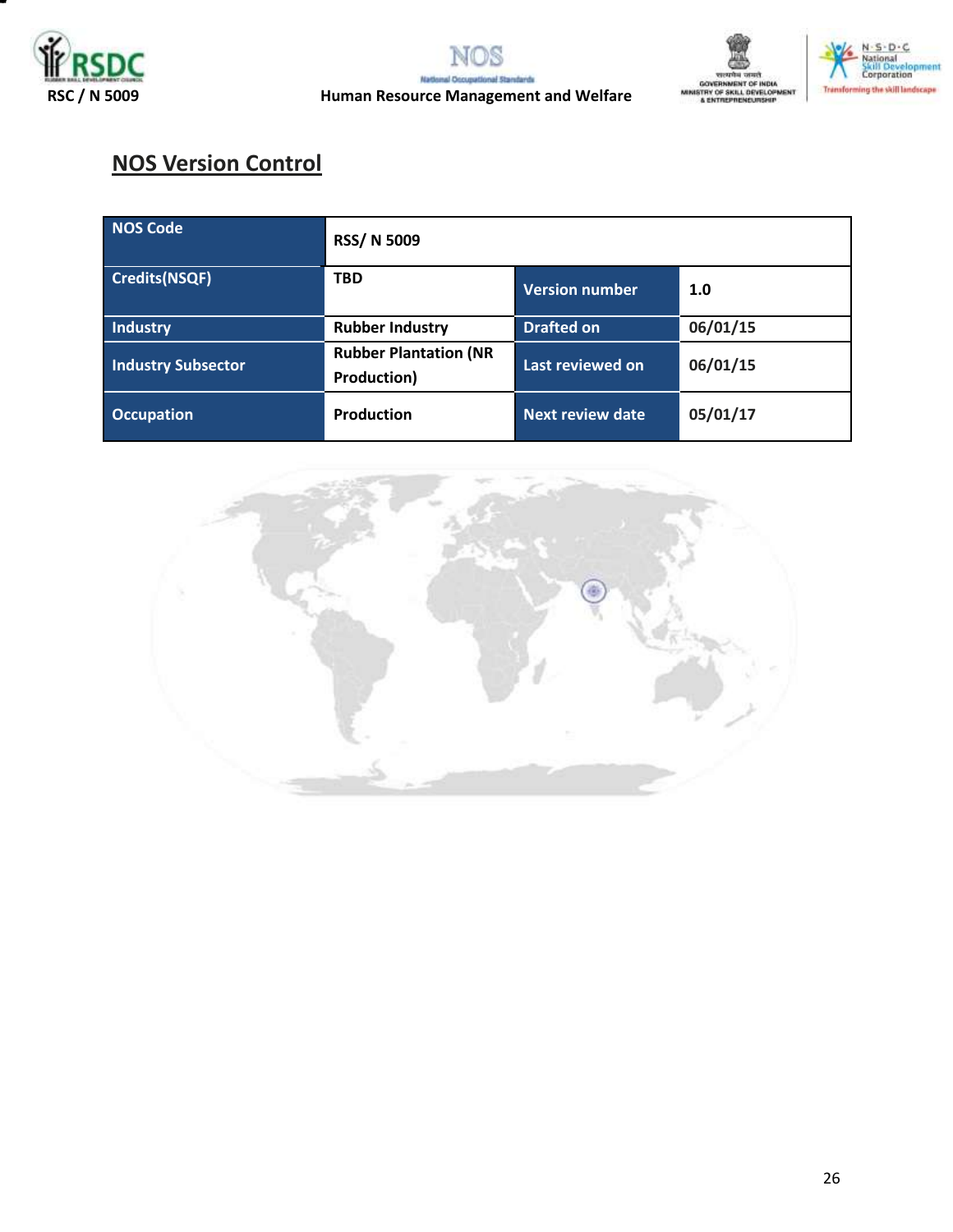#### **CRITERIA FOR ASSESSMENT OF TRAINEES**

| <b>Job Role</b>             | Supervisor-TSR                   |
|-----------------------------|----------------------------------|
| <b>Qualification Pack</b>   | RSC/Q 6113                       |
| <b>Sector Skill Council</b> | Rubber Skill Development Council |

### **Guidelines for Assessment**

1. Criteria for assessment for each Qualification Pack will be created by the Sector Skill Council. Each Performance Criteria (PC) will be assigned marks proportional to its importance in NOS. SSC will also lay down proportion of marks for Theory and Skills Practical for each PC

2. The assessment for the theory part will be based on knowledge bank of questions created by the SSC

3. Individual assessment agencies will create unique question papers for theory part for each candidate at each examination/training center (as per assessment criteria below)

4. Individual assessment agencies will create unique evaluations for skill practical for every student at each examination/training center based on this criteria

5. To pass the Qualification Pack , every trainee should score a minimum of 70% in every NOS

6. In case of successfully passing only certain number of NOS's, the trainee is eligible to take subsequent assessment on the balance NOS's to pass the Qualification Pack

| <b>Assessment Strategy</b> |                     |                                                                | <b>Marks Allocation</b> |               |                  |
|----------------------------|---------------------|----------------------------------------------------------------|-------------------------|---------------|------------------|
| <b>NOS</b>                 | <b>Element</b>      | <b>Description</b>                                             | <b>Total</b>            | <b>Theory</b> | <b>Practical</b> |
| 1. RSC/N 6113<br>Overall   | Installation<br>and | PC1. Get the installation of different types of machinery done | 10                      | 6             | 4                |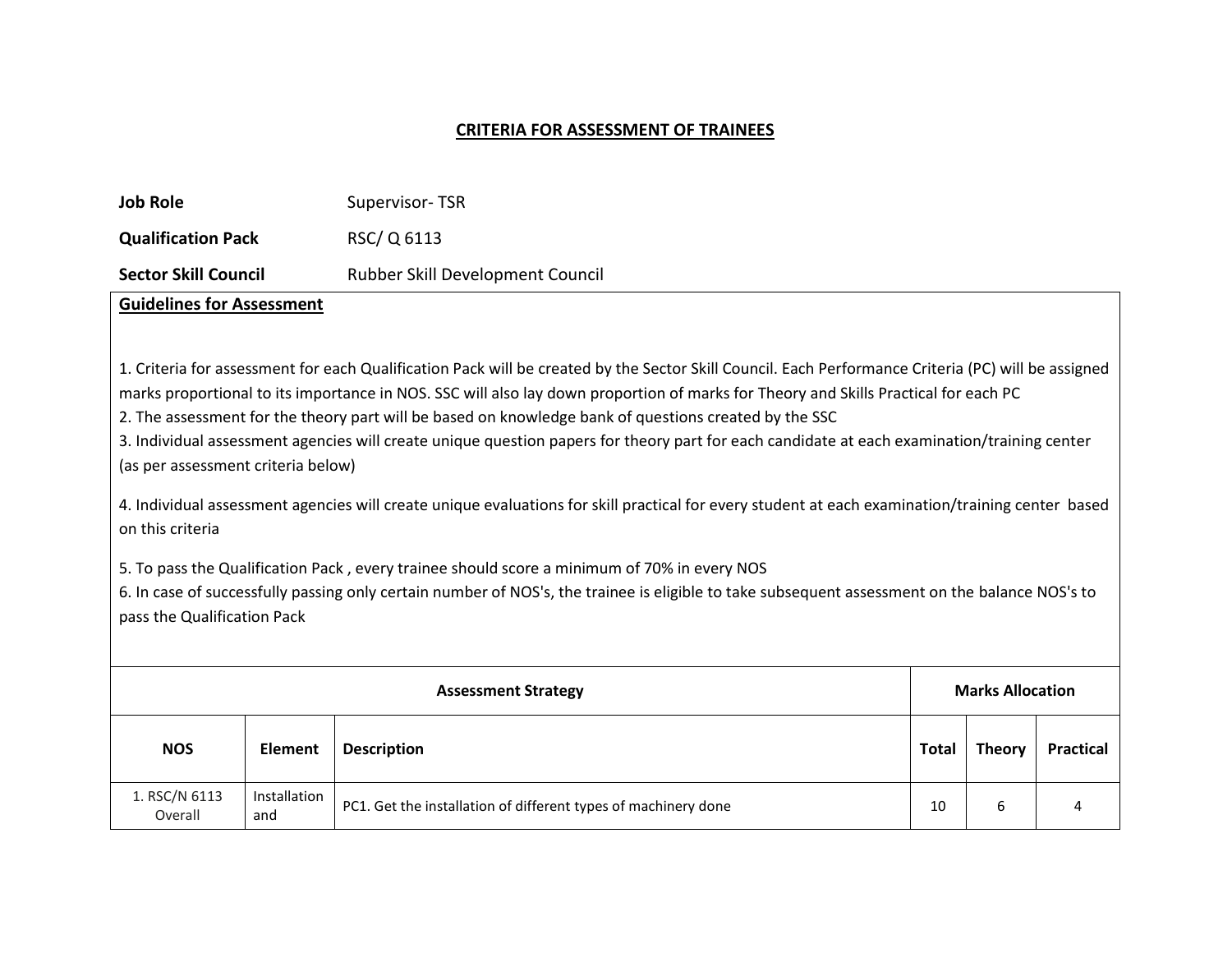| maintenance of<br>machinery/equip<br>ment | Maintenan<br>ce of<br>machinery       | PC2.Identify technical problems in the running of machinery                                                                          | 12  | 8              | 4              |
|-------------------------------------------|---------------------------------------|--------------------------------------------------------------------------------------------------------------------------------------|-----|----------------|----------------|
|                                           |                                       | PC3. Undertake repair and servicing to solve the problems utilizing the services of<br>workers/staff in the factory                  | 8   | 6              | 2              |
|                                           |                                       | PC4. Arrange for outsourcing specialized services depending on the type of problems                                                  | 8   | 6              | $\overline{2}$ |
|                                           |                                       | PC5. Ensure safety of equipment and personnel in the factory                                                                         | 10  | 4              | 6              |
|                                           |                                       | PC6. Advise management on replacement of old and worn out machines                                                                   | 6   | 4              | $\overline{2}$ |
|                                           |                                       | PC7. Conduct periodic energy auditing of the plant and take appropriate action to<br>minimize energy consumption                     | 8   | 4              | 4              |
|                                           | Production<br>cost<br>Supervisio<br>n | PC8.Select appropriate machinery for various processing operation in the factory                                                     | 8   | 6              | $\overline{2}$ |
|                                           |                                       | PC9. Ensure the smooth running of the factory for maximum production at minimum                                                      | 8   | 4              | 4              |
|                                           |                                       | PC10. Ensure that the quality of production do not affected due to any problem in the<br>processing operation                        | 8   | 4              | 4              |
|                                           |                                       | PC11. Ensure cleanliness in the factory by arranging essential housekeeping work.                                                    | 6   | $\overline{2}$ | 4              |
|                                           | Preventive<br>Maintenan<br>ce         | PC12. Arrange for regular periodic preventive maintenance of plant and machinery                                                     | 8   | 6              | $\overline{2}$ |
|                                           |                                       |                                                                                                                                      | 100 | 40             | 60             |
| RSC / N<br>5007(Health &                  | Maintain a<br>clean and               | 1. Undertake basic safety checks before operation of all machinery and equipment and<br>report hazards to the appropriate supervisor | 4   | 0              | 4              |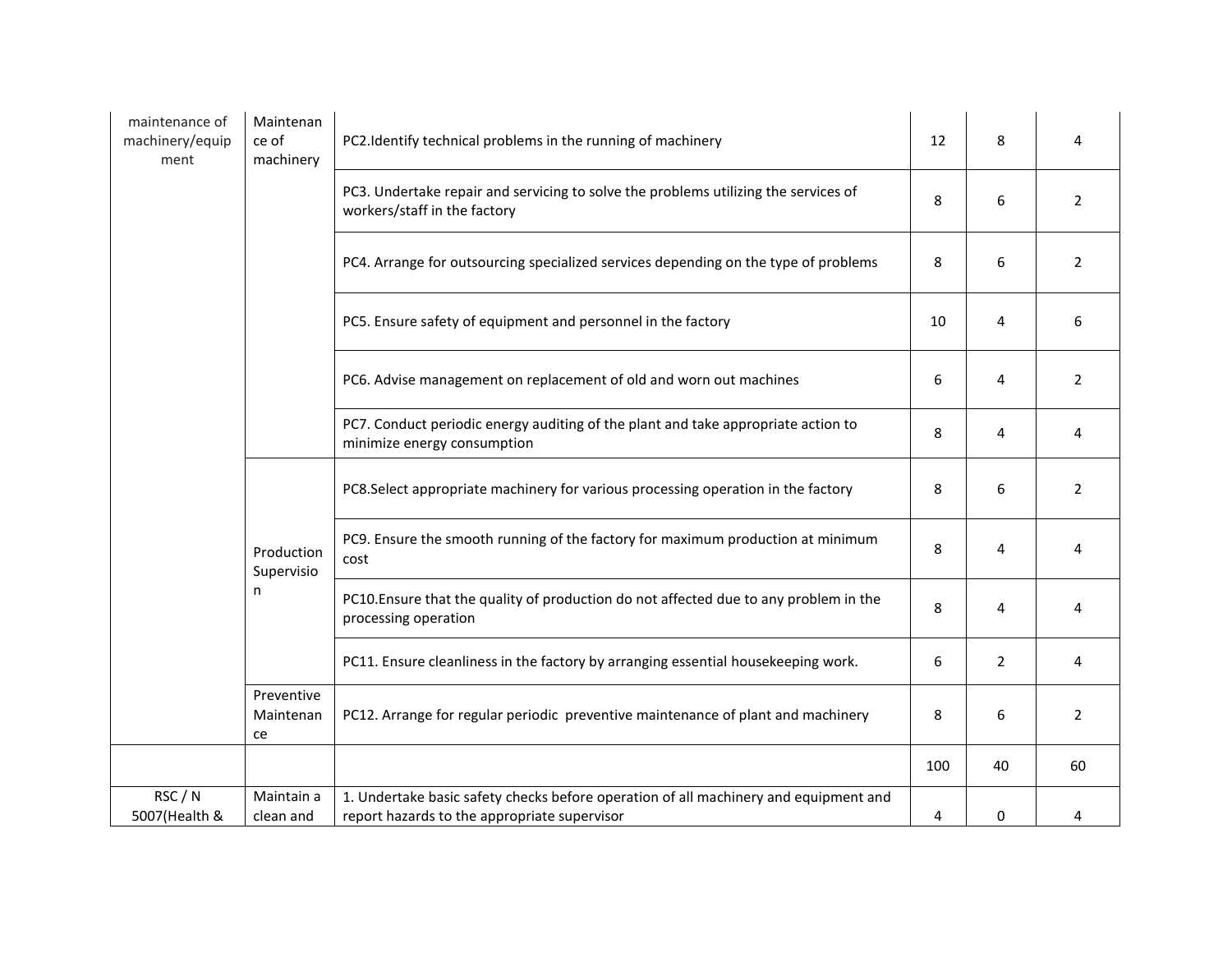| Safety) | efficient<br>workplace | 2. Work for which protective clothing or equipment is required is identified and the<br>appropriate protective clothing or equipment is used in performing these duties in<br>accordance with workplace policy | 4        | $\bf{0}$    | 4           |
|---------|------------------------|----------------------------------------------------------------------------------------------------------------------------------------------------------------------------------------------------------------|----------|-------------|-------------|
|         |                        | 3. Read and understand the hazards of use and contamination mentioned on the labels<br>of chemicals, utilities etc.                                                                                            | 4        | 4           | $\mathbf 0$ |
|         |                        | 4. Prior to performing manual handling jobs, risk is assessed and work is carried out<br>according to currently recommended safe practices                                                                     | 4        | 0           | 4           |
|         |                        | 5. Use equipment and materials safely and correctly and return the same to                                                                                                                                     |          |             |             |
|         |                        | designated storage when not in use                                                                                                                                                                             | 4        | 0           | 4           |
|         |                        | 6. Dispose off waste safely and correctly in a designated area                                                                                                                                                 | 4        | $\bf{0}$    | 4           |
|         |                        | 7. Risks to bystanders are recognized and action taken to reduce risk associated with<br>jobs in the workplace                                                                                                 | 4        | 4           | 0           |
|         |                        | 8. Perform work in a manner which minimizes environmental damage                                                                                                                                               | 4        | 4           | $\Omega$    |
|         |                        | 9. All procedures and work instructions for controlling risk are followed closely.                                                                                                                             | 4        | $\bf{0}$    | 4           |
|         |                        | 10. Report any accidents, incidents or problems without delay to an appropriate person<br>and take immediate necessary action to reduce further danger.                                                        | 4        | 4           | $\mathbf 0$ |
|         |                        | 11. Follow procedures for dealing with accidents, fires and emergencies, including<br>communicating location and directions to emergency                                                                       | 8        | 0           | 8           |
|         |                        | 12. Follow emergency procedures to company standards and workplace requirements.                                                                                                                               | 0        | $\mathbf 0$ | $\mathbf 0$ |
|         | Render<br>appropriat   | 13. Use Emergency equipment in accordance with manufacturers' specifications and<br>workplace requirements                                                                                                     | 4        | 4           | $\mathbf 0$ |
|         | e<br>emergency         | 14. Provide treatment appropriate to the patient's injuries in accordance with<br>recognized first aid techniques                                                                                              | 4        | 0           | 4           |
|         | procedures             | 15. Recover (if practical), clean, inspect/test, refurbish, replace and store the first aid<br>equipment as appropriate                                                                                        | 0        | $\mathbf 0$ | $\mathbf 0$ |
|         |                        | 16. Dispose off medical waste in accordance with workplace requirements                                                                                                                                        | 4        | 0           | 4           |
|         |                        | 17. Report details of first aid administered in accordance with work place procedures.                                                                                                                         | 4        | 0           | 4           |
|         | Maintain               | 18. Comply with general safety procedures of the company                                                                                                                                                       | $\Omega$ | $\mathbf 0$ | $\mathbf 0$ |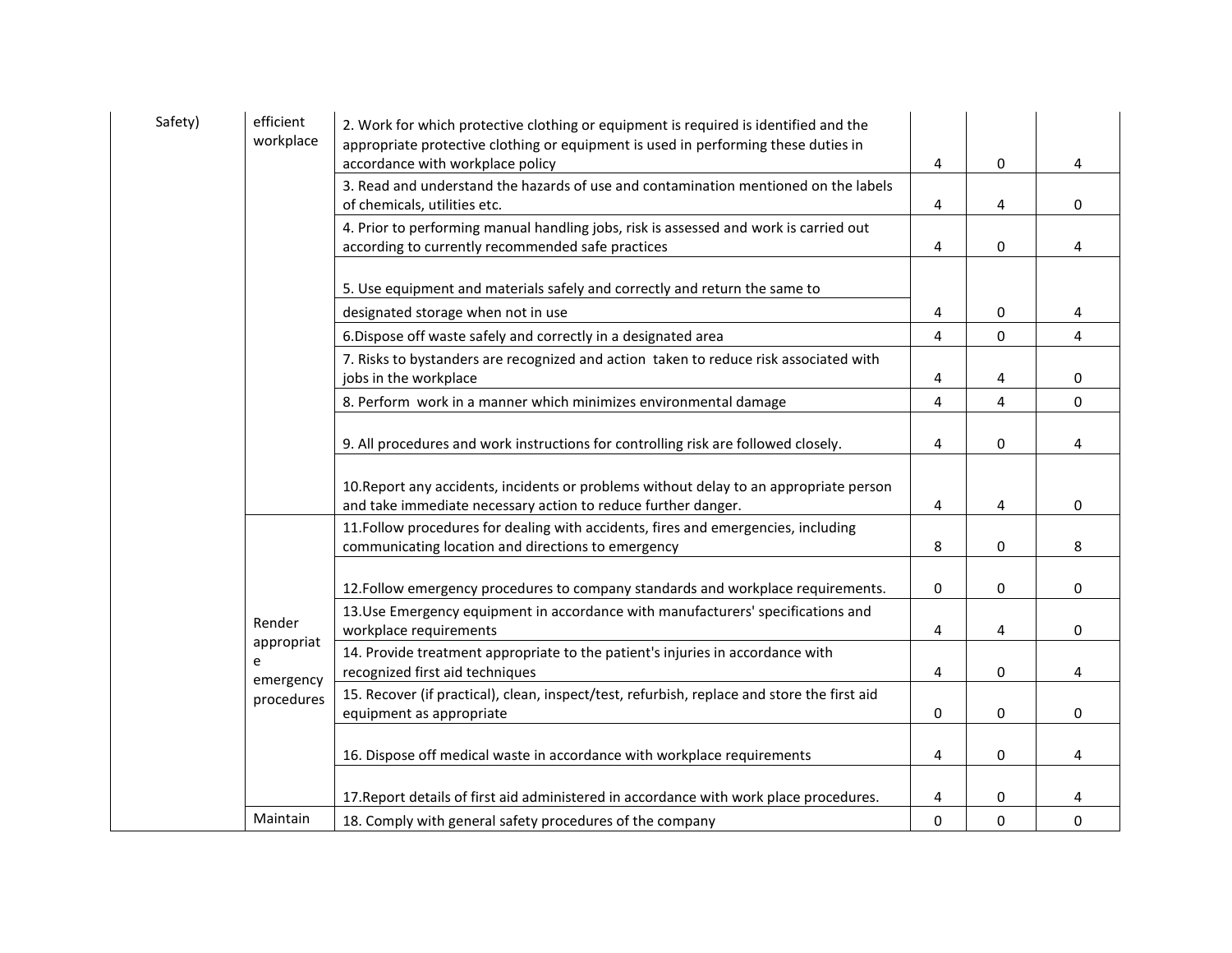|                                           | standard<br>safety<br>procedures<br>at the<br>workplace | 19. Follow standard safety procedures while handling equipment, hazardous material or<br>tool                                                                       | 8              | 4              | 4           |
|-------------------------------------------|---------------------------------------------------------|---------------------------------------------------------------------------------------------------------------------------------------------------------------------|----------------|----------------|-------------|
|                                           |                                                         | 20. Check parts of the workplace and take preventive actions like spraying and other<br>steps to protect from leakages, water logging, pests, fire, pollution, etc. | 8              | 4              | 4           |
|                                           |                                                         | 21. Ensure no accidents and damages at the workplace, reporting of any breach of<br>company safety procedure                                                        | 0              | 0              | 0           |
|                                           |                                                         | 22. Keep the workplace organized, swept, clean and hazard free                                                                                                      | 4              | $\mathbf 0$    | 4           |
|                                           | Participate<br>in safety<br>awareness                   | 23. Attend fire drills and other safety related workshops organized at the workplace                                                                                | 0              | $\mathbf 0$    | 0           |
|                                           |                                                         | 24. Be aware of first aid, evacuation and emergency procedures                                                                                                      | 4              | 4              | 0           |
|                                           | campaigns                                               | 25. Be alert of any events and do not be negligent to any safety procedures to be<br>followed                                                                       | 0              | $\Omega$       | 0           |
|                                           | Understan<br>d potential<br>sources of<br>accidents     | 26. Avoid accidents while using hazardous chemicals, machines, sharp tools and<br>equipment                                                                         | $\Omega$       | $\mathbf 0$    | $\mathbf 0$ |
|                                           | Use safety<br>gears to                                  | 27. Use safety materials such as protective gear, goggles, caps, shoes, etc. (as applicable<br>with workplace)                                                      | 8              | 4              | 4           |
|                                           | avoid<br>accidents                                      | 28. Handle heavy and hazardous materials with care and using appropriate tools and<br>handling equipment such as trolleys, ladders                                  | 4              | 0              | 4           |
|                                           |                                                         |                                                                                                                                                                     | 100            | 36             | 64          |
| RSC/N5001 To<br>Carry Out<br>Housekeeping | Pre<br>housekeep<br>ing<br>activities                   | PC1. Inspect the area while taking into account various surfaces                                                                                                    | 3              | 3              | $\mathbf 0$ |
|                                           |                                                         | PC2. Identify the material requirements for cleaning the areas inspected, by considering<br>risk, time, efficiency and type of stain                                | 3              | 3              | $\mathbf 0$ |
|                                           |                                                         | PC3. Ensure that the cleaning equipment is in proper working condition                                                                                              | $\overline{3}$ | 3              | $\Omega$    |
|                                           |                                                         | PC4. Select the suitable alternatives for cleaning the areas in case the appropriate<br>equipment and materials are not available and inform the appropriate person | 3              | 3              | $\Omega$    |
|                                           |                                                         | PC5. Plan the sequence for cleaning the area to avoid re-soiling clean areas and<br>surfaces                                                                        | 3              | 3              | $\mathbf 0$ |
|                                           |                                                         | PC6. Inform the affected people about the cleaning activity                                                                                                         | $\overline{2}$ | $\overline{2}$ | $\mathbf 0$ |
|                                           |                                                         | PC7. Display the appropriate signage for the work being conducted                                                                                                   | 3              | 3              | $\pmb{0}$   |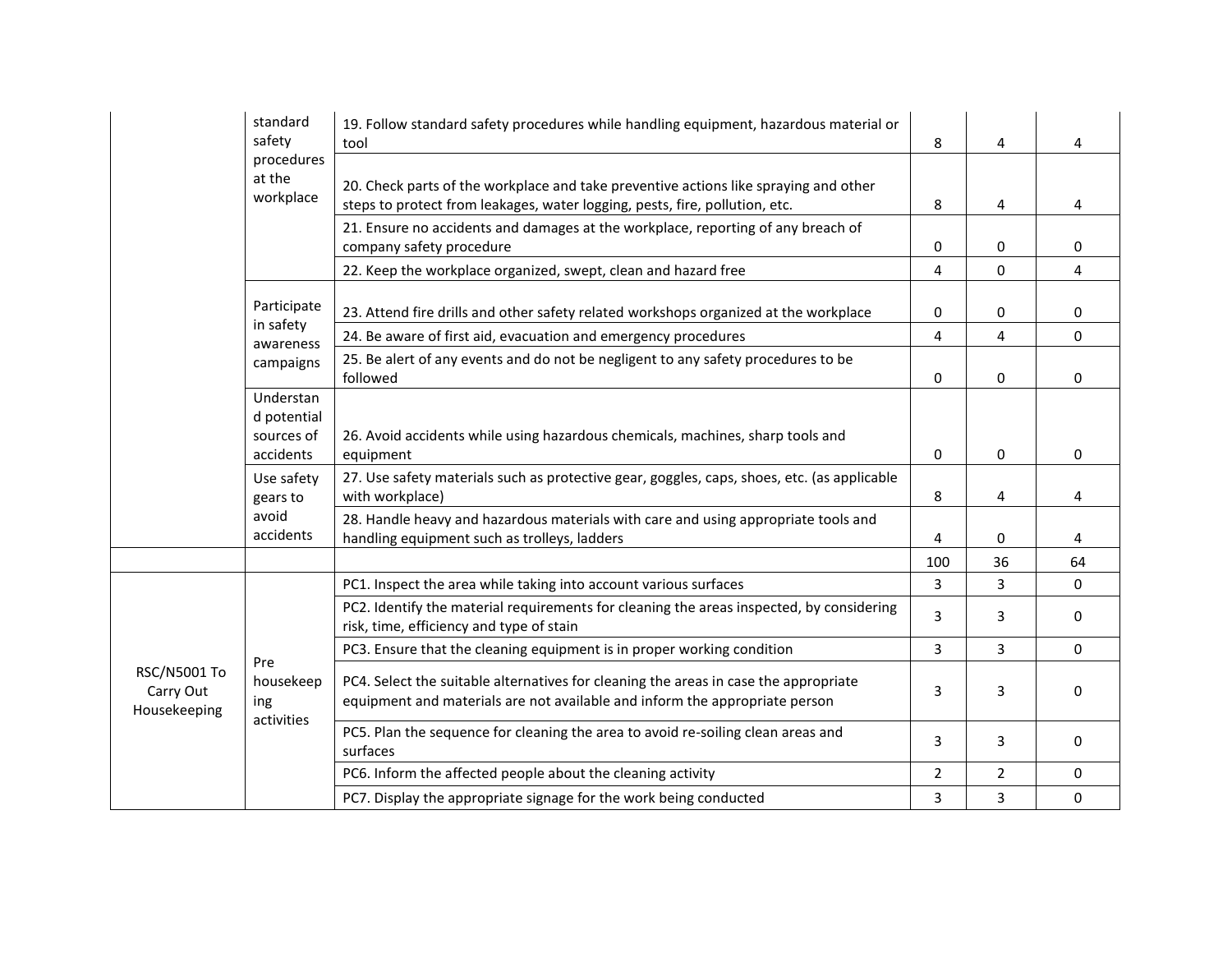|                                      |                                        | PC8. Ensure that there is adequate ventilation for the work being carried out                                                                                      | 3 | 3              | $\Omega$       |
|--------------------------------------|----------------------------------------|--------------------------------------------------------------------------------------------------------------------------------------------------------------------|---|----------------|----------------|
|                                      |                                        | PC9. Wear the personal protective equipment required for the cleaning method and<br>materials being used                                                           | 3 | 3              | $\Omega$       |
|                                      |                                        | PC10. Use the correct cleaning method for the work area, type of soiling and surface                                                                               | 3 | 3              | $\Omega$       |
|                                      |                                        | PC11. Carry out cleaning activity without disturbing others                                                                                                        | 3 | 3              | $\mathbf 0$    |
|                                      | Operations                             | PC12. Deal with accidental damage, if any, caused while carrying out the work                                                                                      | 3 | 3              | $\mathbf 0$    |
|                                      |                                        | PC13. Report to the appropriate person any difficulties in carrying out your work                                                                                  | 3 | 3              | 0              |
|                                      |                                        | PC14. Identify and report to the appropriate person any additional cleaning required<br>that is outside one's responsibility or skill                              | 3 | 3              | $\mathbf 0$    |
|                                      |                                        | PC15. Ensure that there is no oily substance on the floor to avoid slippage                                                                                        | 9 | 3              | 6              |
|                                      |                                        | PC16. Ensure that no scrap material is lying around                                                                                                                | 9 | 3              | 6              |
|                                      |                                        | PC17. Maintain and store housekeeping equipment and supplies                                                                                                       | 3 | 3              | $\Omega$       |
|                                      | Post<br>housekeep<br>ing<br>activities | PC18. Follow workplace procedures to deal with any accidental damage caused during<br>the cleaning process                                                         | 3 | 3              | $\Omega$       |
|                                      |                                        | PC19. Ensure that, on completion of the work, the area is left clean and dry and meets<br>requirements                                                             | 8 | $\overline{2}$ | 6              |
|                                      |                                        | PC20. Return the equipment, materials and personal protective equipment that were<br>used to the right places making sure they are clean, safe and securely stored | 3 | 3              | $\Omega$       |
|                                      |                                        | PC21. Dispose the waste garnered from the activity in an appropriate manner                                                                                        | 9 | 3              | 6              |
|                                      |                                        | PC22. Dispose of used and un-used solutions according to manufacturer's instructions,<br>and clean the equipment thoroughly                                        | 9 | 3              | 6              |
|                                      | General                                | PC23. Maintain schedules and records for housekeeping duty                                                                                                         | 3 | 3              | $\Omega$       |
|                                      |                                        | PC24. Replenish any necessary supplies or consumables                                                                                                              | 3 | 3              | $\Omega$       |
| 3. RSS/ N 5009<br>(Human<br>Resource | <b>Basic</b><br>Manageme               | PC1. Decide on the plans and take necessary steps to achieve the objectives                                                                                        | 6 | 4              | 2              |
|                                      | nt<br><b>Functions</b>                 | PC2. Assign tasks and allocate resources to individuals                                                                                                            | 8 | 6              | $\overline{2}$ |